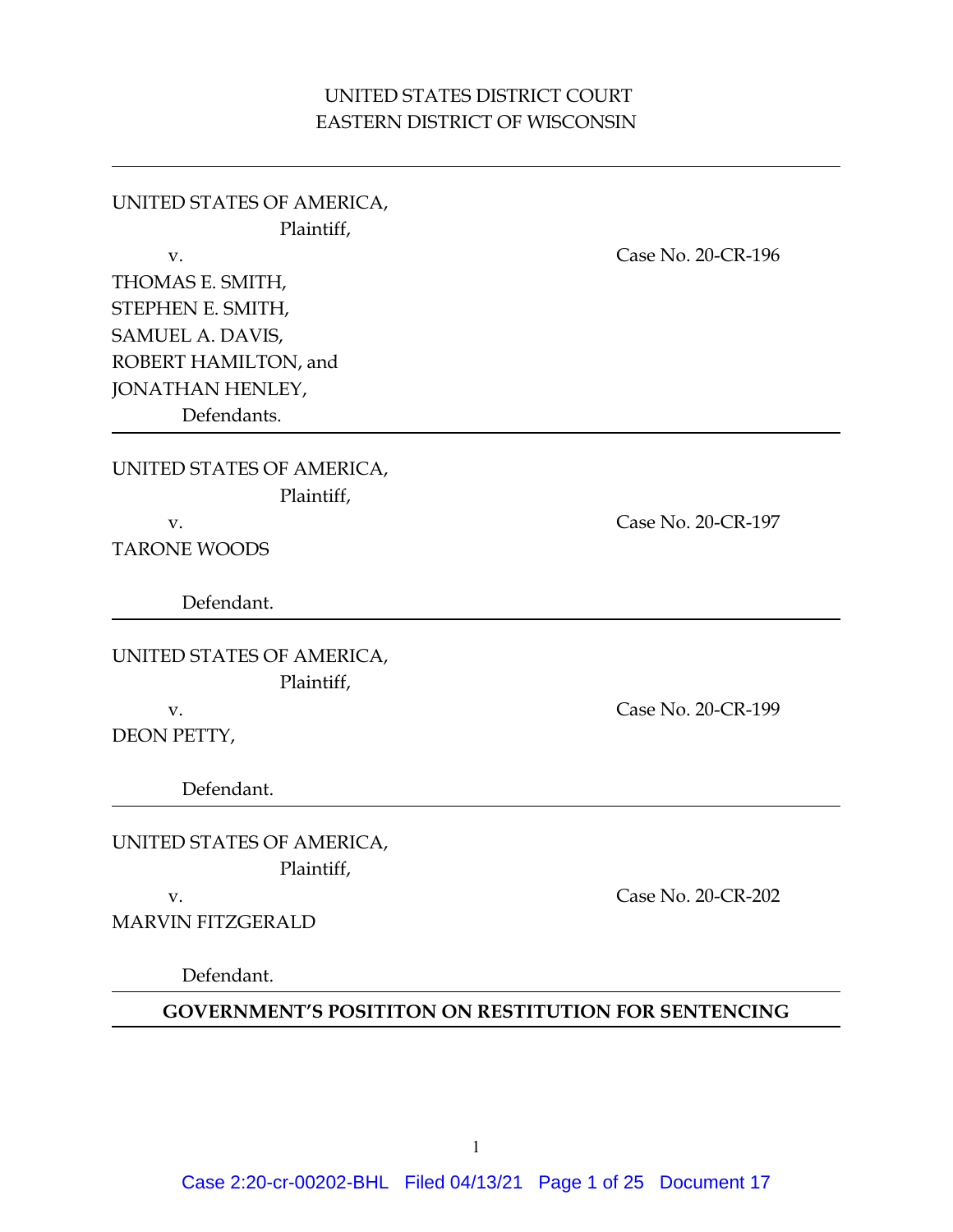The Court has set sentencing hearings for the defendants in the above-captioned cases on various dates in June and July 2021. Though some of these defendants were charged separately, each participated in a single scheme to obtain fraudulent Paycheck Protection Program ("PPP") loans in the spring and summer of 2020. Accordingly, for the defendants who owe restitution, their obligations are overlapping. Through this submission, the government seeks to outline the relative obligations for each defendant regarding restitution.[1](#page-1-0)

#### **I. PROCEDURAL HISTORY**

On October 20, 2020, a grand jury returned a 14-count indictment charging Thomas E. Smith ("Thomas Smith"), Stephen E. Smith ("Stephen Smith"), Samuel A. Davis ("Davis"), Robert Hamilton ("Hamilton"), and Jonathan Henley ("Henley") with participation in a bank fraud scheme between April 2020 and July 2020, in violation of Title 18, United States Code, Section 1344, and Thomas Smith, Stephen Smith, Davis, and Hamilton with engaging in money laundering, in violation of Title 18, United States Code, Section 1957. *See* Indictment, Dkt. No. 1.

Thomas Smith pled guilty to Count Two of the Indictment (Bank Fraud, in violation of Title 18, United States Code, Section 1344) on February 23, 2021. Thomas Smith Plea Agreement, 20-CR-196, Dkt No. 53. Stephen Smith pled guilty to Count Two of the Indictment (Bank Fraud, in violation of Title 18, United States Code, Section 1344) on April 12, 2021. Stephen Smith Plea Agreement, 20-CR-196, Dkt No. 73. Samuel

<span id="page-1-0"></span><sup>&</sup>lt;sup>1</sup> The government's position regarding each defendant's forfeiture, to the extent it exists, will be addressed in the government's sentencing memorandum for each defendant before sentencing.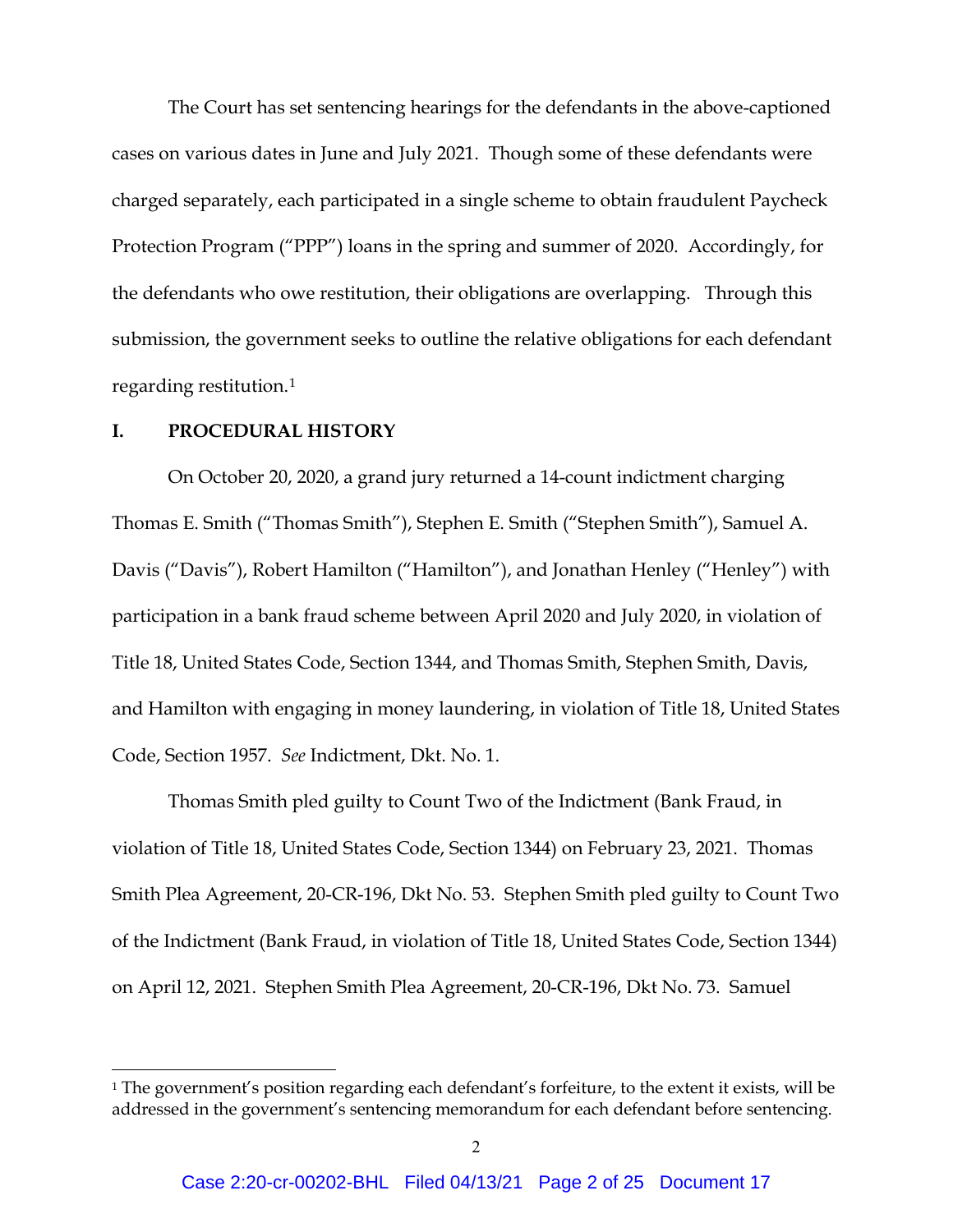Davis pled guilty to Count One of the Indictment (Bank Fraud, in violation of Title 18, United States Code, Section 1344) on December 1, 2020. Samuel A. Davis Plea Agreement, 20-CR-196, Dkt No. 25. Robert Hamilton pled guilty to Count Three of the Indictment (Bank Fraud, in violation of Title 18, United States Code, Section 1344) on January 6, 2021. Robert Hamilton Plea Agreement, 20-CR-196, Dkt No. 38. Jonathan Henley pled guilty to Count Six of the Indictment (Bank Fraud, in violation of Title 18, United States Code, Section 1344) on January 6, 2021. Jonathan Henley Plea Agreement, 20-CR-196, Dkt No. 42.

On October 23, 2020, Tarone Woods was charged by Information with one count of false statements, in violation of Title 18, United States Code, Section 1001. Information, 20-CR-197, Dkt. No. 2. He entered a guilty plea to this charge on November 10, 2020. Tarone Woods Plea Agreement, 20-CR-197, Dkt No. 2.

On October 27, 2020, Deon Petty was charged by Information with one count of conspiracy to defraud the United States, in violation of Title 18, United States Code, Section 371. Information, 20-CR-199, Dkt. No. 1. He entered a guilty plea to this charge on November 10, 2020. Deon Petty Plea Agreement, 20-CR-299, Dkt No. 4.

On November 2, 2020, Marvin Fitzgerald was charged by Information with one count of false statements, in violation of Title 18, United States Code, Section 1001. Information, 20-CR-202, Dkt. No. 1. He entered a guilty plea to this charge on December 9, 2020. Marvin Fitzgerald Plea Agreement, 20-CR-202, Dkt No. 2.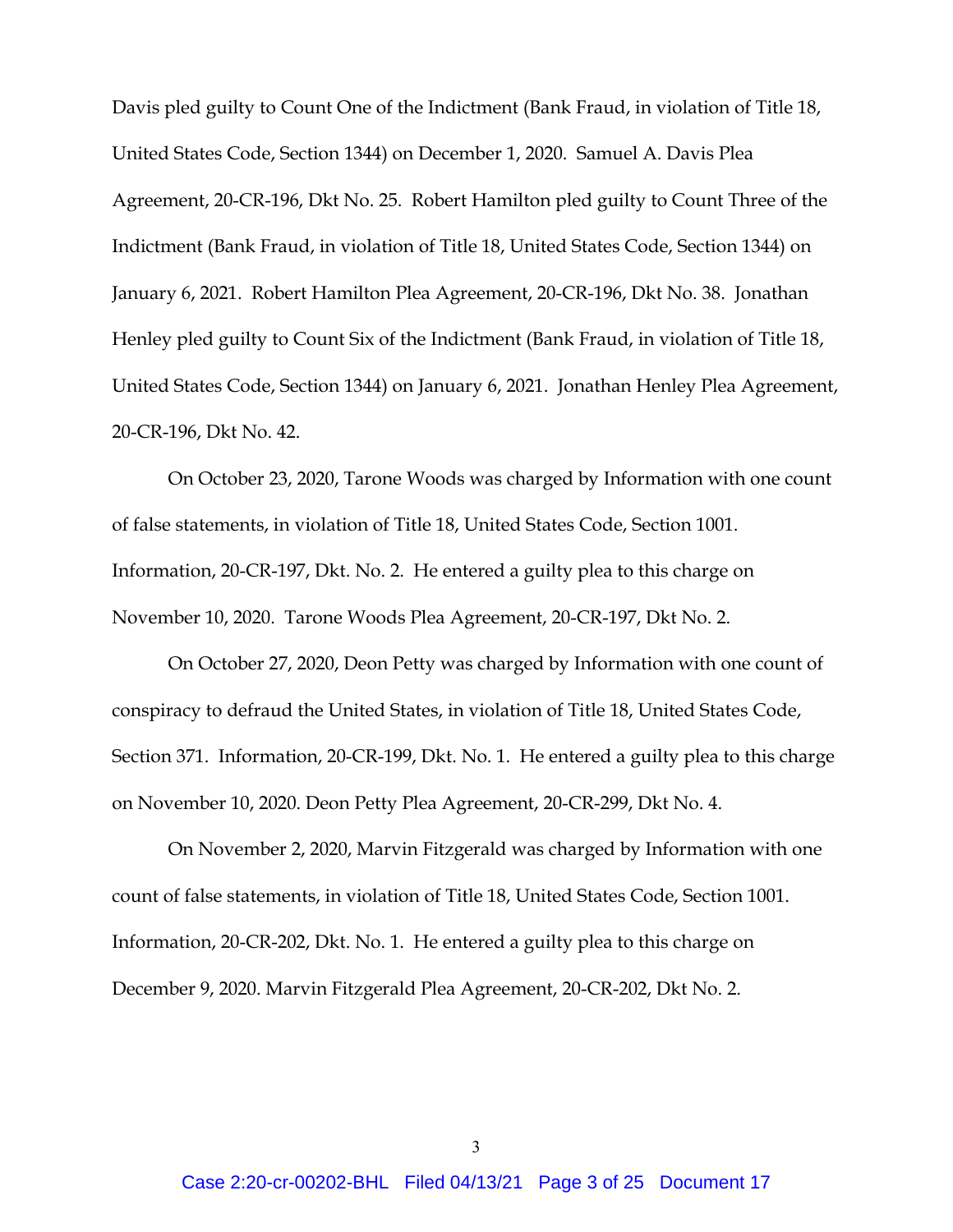Upon the government's motion, the Court found that all of the cases were related and that the cases would be handled together. As a result, Petty's case was reassigned to this Court on December 1, 2020. *See* Dkt No. 33.

#### **II. LEGAL AUTHORITY**

Restitution is governed by the Mandatory Victims Restitution Act. *See* 18 U.S.C. § 3663A. In pertinent part, the Act provides that "the court shall order…that the defendant make restitution to the victim of the offense" when the offense of conviction or plea agreement is one listed in the statute, including those where "an identifiable victim or victims has suffered a…pecuniary loss." 18 U.S.C. § 3663A(c)(1)(B).

Restitution amount is calculated based on the actual loss incurred by the victim. *See United States v. Dridi*, 952 F.3d 893, 901 (7th Cir. 2020).[2](#page-3-0) In a scheme offense, the amount of restitution can "include losses incurred in the entire scheme, not just losses from the individual transactions specified in the indictment." *United States v. Meza*, 983 F.3d 908, 916 (7th Cir. 2020) (referring to wire fraud scheme); *United States v. Belk*, 435 F.3d, 817, 819 (7th Cir. 2006) (in mail fraud scheme, finding "restitution for the whole scheme is in order" rather than limiting amount to individual counts of conviction). A "district court has wide discretion in determining the appropriateness and amount of restitution." *United States v. Emerson*, 128 F.3d 557, 566 (7th Cir. 1997). The government

<span id="page-3-0"></span><sup>2</sup> Loss used to calculate restitution may differ from the loss amount used to determine the applicable Sentencing Guidelines range for a defendant under § 2B1.1. *See United States v. Fennell*, 925 F.3d 358, 362 (7th Cir. 2019) (restitution required by statute to be based on the "loss amount that the defendant actually caused, even if some greater sum was intended"). To illustrate, loss for a bank fraud scheme under § 2B1.1 is "the greater of actual loss or intended loss." *See* § 2B1.1, Application note 3(A). To illustrate, as applied in this case, a PPP loan applied for, but not funded would constitute intended loss, but not actual loss. Therefore, the unfunded loan would not be included in a restitution calculation. *Fennell*, 925 F.3d at 362.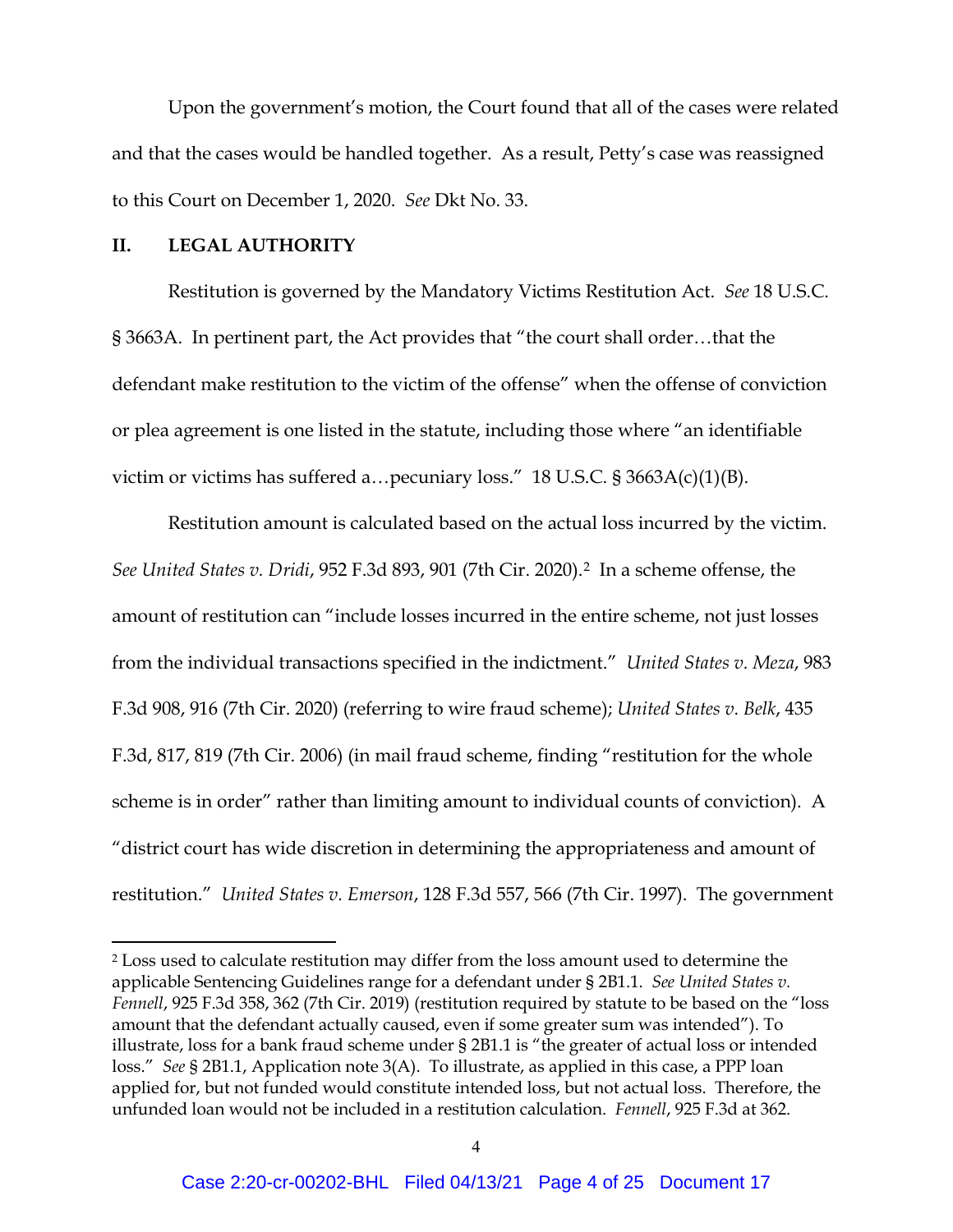is required to prove the amount of the victim's loss for restitution purposes by a preponderance of the evidence. *United States v. Meza*, 983 F.3d 908 (7th Cir. 2020).

In the Seventh Circuit and elsewhere, "co-conspirators are held jointly and severally liable for all foreseeable losses within the scope of their conspiracy regardless of whether a specific loss is attributable to a particular conspirator." *United States v. Moeser,* 758 F.3d 783, 797 (7th Cir. 2014). This is true regardless whether the defendants actually were charged with conspiracy. *See United States v. Martin*, 195 F.3d 961, 969 (7th Cir. 1999) (finding co-schemers, not just co-conspirators, are jointly and severally responsible for restitution owed); *see also United States v. Adeniji*, 221 F.3d 1020, 1029 (7th Cir. 2000) ("Congress has specifically authorized joint and several liability for restitution in cases involving joint criminal endeavors"). It is within a district court's discretion to apportion joint and several restitution among those responsible. *See* 18 U.S.C. § 3664(h) ("If the court finds that more than 1 defendant has contributed to the loss of a victim, the court may make each defendant liable for the payment of the full amount of restitution or may apportion liability among the defendants to reflect the level of contribution to the victim's loss and economic circumstances of each defendant."). The amount assigned to a defendant may include "losses caused by the foreseeable acts of [the defendant's] co-conspirators." *See United States v. Rand*, 403 F.3d 489, 495 (7th Cir. 2005) ("co-conspirators generally are jointly and severally liable for injuries caused by the conspiracy," including for restitution purposes). Or, a court can use a "hybrid approach" for restitution, where each defendant may owe a different amount and be jointly and severally liable with a different subset of the defendant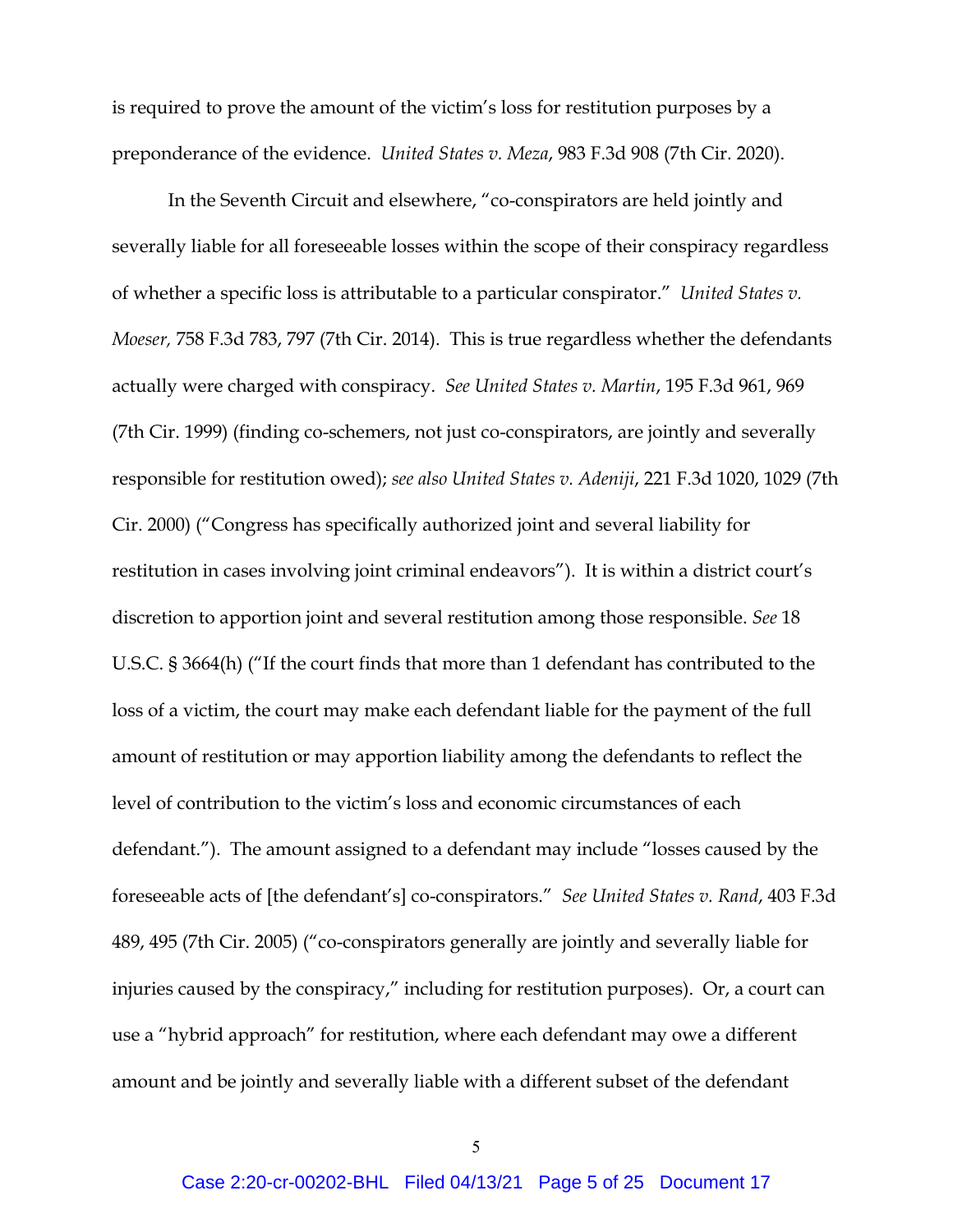group. *See United States v. Sheets*, 814 F.3d 256, 260 (5th Cir. 2016) (describing the "hybrid approach" to use "a combination of the apportionment of liability approach while concurrently making all of the defendants jointly and severally liable").<sup>3</sup> Regardless of the amount apportioned to any individual defendant, it is unlawful for the amount of restitution paid to exceed the total amount adjudged to have been owed, so restitution awards must be capped at total loss. *United States v. Oliver*, 873 F.3d 601, 609 (7th Cir. 2017) (entering order "to limit any victim's recovery to the amount of her loss"). Further, any amounts that a defendant has returned before sentencing should be deducted from the restitution order. *See United States v. Swanson*, 394 F.3d 520, 528 (7th Cir. 2005) (*citing* Section 3663A(b)(1)(B)(i)(II)).

### **III. LOANS INVOLVED IN FRAUD SCHEME**

Each of the defendants' plea agreements details the respective defendant's involvement in obtaining one or more fraudulent PPP loans from Financial Institution 1. This includes:

<span id="page-5-0"></span><sup>&</sup>lt;sup>3</sup> The application of credit for payments towards restitution may appear complicated in such a hybrid situation. However, several recent opinions explain that a defendant must continue to pay restitution on his payment schedule unless and until "the victim…is compensated in full, or until [the defendant's] payments exceed" the amount he was personally ordered to pay. *See United States v. Wilson*, 2020 WL 5412976, at \*6 (E.D. Ky. Sept. 9, 2020) (co-defendant's payments in excess of defendant's ordered restitution did not relieve her of her own restitution payment obligation); *see also United States v. Yalincak*, 2020 WL 1969490 (D. Conn. Apr. 24, 2020); *United States v. Boradbent*, 225 F.Supp.3d 239 (S.D.N.Y. 2016).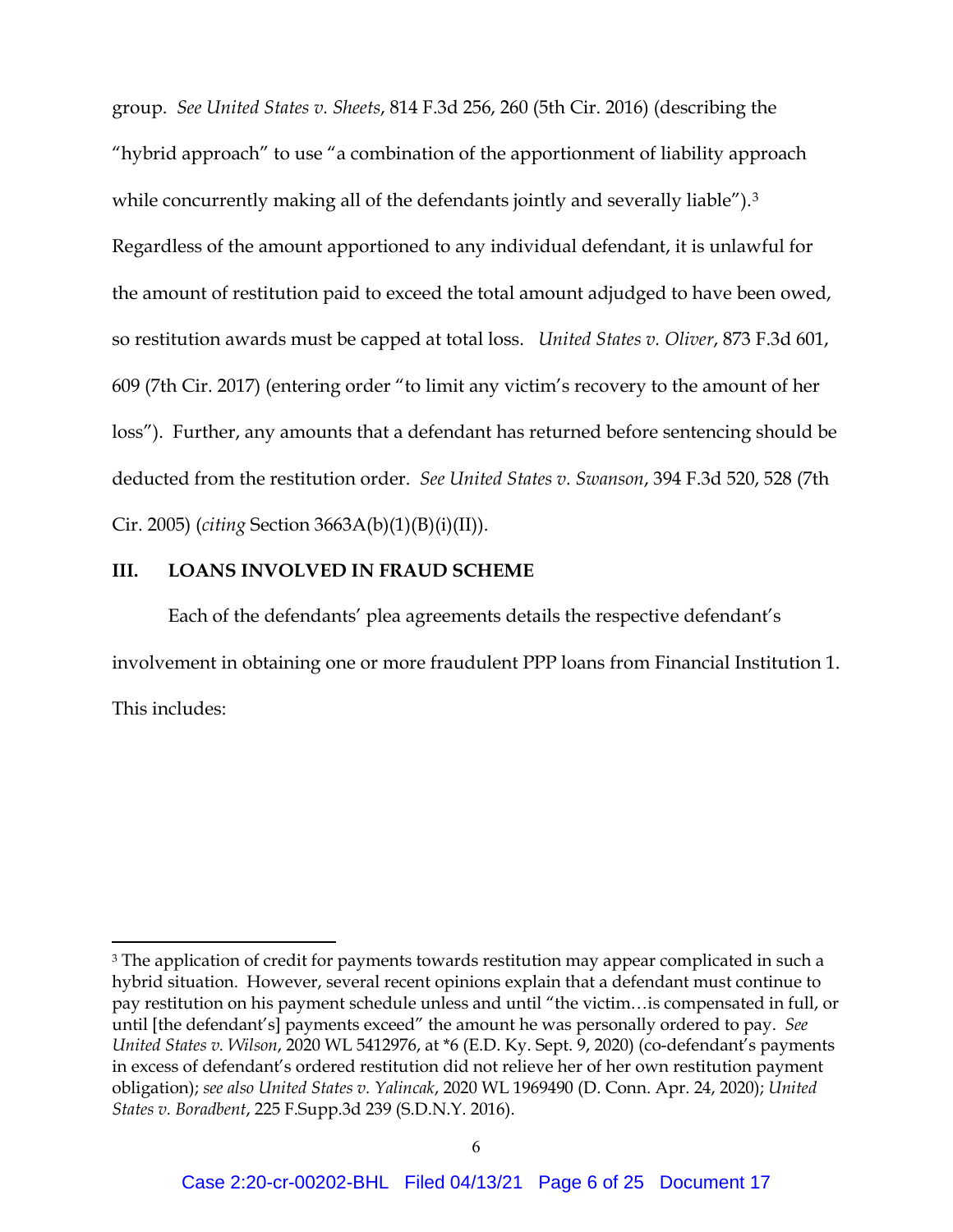| <b>Applicant Company</b>          | <b>Company Owner</b> | Individuals           | <b>Funded Loan</b> |
|-----------------------------------|----------------------|-----------------------|--------------------|
|                                   |                      | Involved in           | Amount             |
|                                   |                      | <b>Obtaining Loan</b> |                    |
| Davis Development Group           | <b>Samuel Davis</b>  | <b>Samuel Davis</b>   | \$177,500          |
| Inc.                              |                      | <b>Thomas Smith</b>   |                    |
|                                   |                      | Stephen Smith         |                    |
| Rebels Paris LLC                  | Deon Petty           | Deon Petty            | \$155,000          |
|                                   |                      | <b>Thomas Smith</b>   |                    |
|                                   |                      | Stephen Smith         |                    |
|                                   |                      | Marvin Fitzgerald     |                    |
| <b>CFA Auto Transport LLC</b>     | Stephen Smith        | <b>Thomas Smith</b>   | \$242,500          |
|                                   |                      | Stephen Smith         |                    |
| <b>Glory Transportation</b>       | Robert Hamilton      | Robert Hamilton       | \$155,000          |
| Services LLC                      |                      | <b>Thomas Smith</b>   |                    |
|                                   |                      | Stephen Smith         |                    |
| <b>Comfort Care Transit LLC</b>   | <b>Tarone Woods</b>  | Tarone Woods          | \$230,000          |
|                                   |                      | <b>Thomas Smith</b>   |                    |
| <b>Premier Logistic Solutions</b> | Jonathan Henley      | <b>Samuel Davis</b>   | \$0 <sup>4</sup>   |
| <b>LLC</b>                        |                      | Jonathan Henley       |                    |
|                                   |                      | <b>Thomas Smith</b>   |                    |
| New Beginnings Family             | Stephen Smith /      | Marvin Fitzgerald     | \$0 <sub>5</sub>   |
| Services LLC                      | Marvin Fitzgerald    | <b>Thomas Smith</b>   |                    |
|                                   |                      | Stephen Smith         |                    |
| <b>Total</b>                      |                      |                       | \$960,000          |

### **IV. INDIVIDUAL DEFENDANT'S RESTITUTION OBLIGATIONS**

Though the offenses were executed through a single scheme, the specific facts and offenses of each conviction require a more nuanced application of MVRA. As detailed below, only Thomas Smith was involved in all seven of the loans, including the five funded loans. Other defendants were not involved with, nor were they aware that Thomas Smith was working with others to obtain fraudulent loans. Still other defendants knew of some, but not all, of the other loan applications.

<span id="page-6-0"></span><sup>4</sup> The Premier Logistic loan application sought \$212,500.

<span id="page-6-1"></span><sup>5</sup> The New Beginnings loan application sought \$230,000.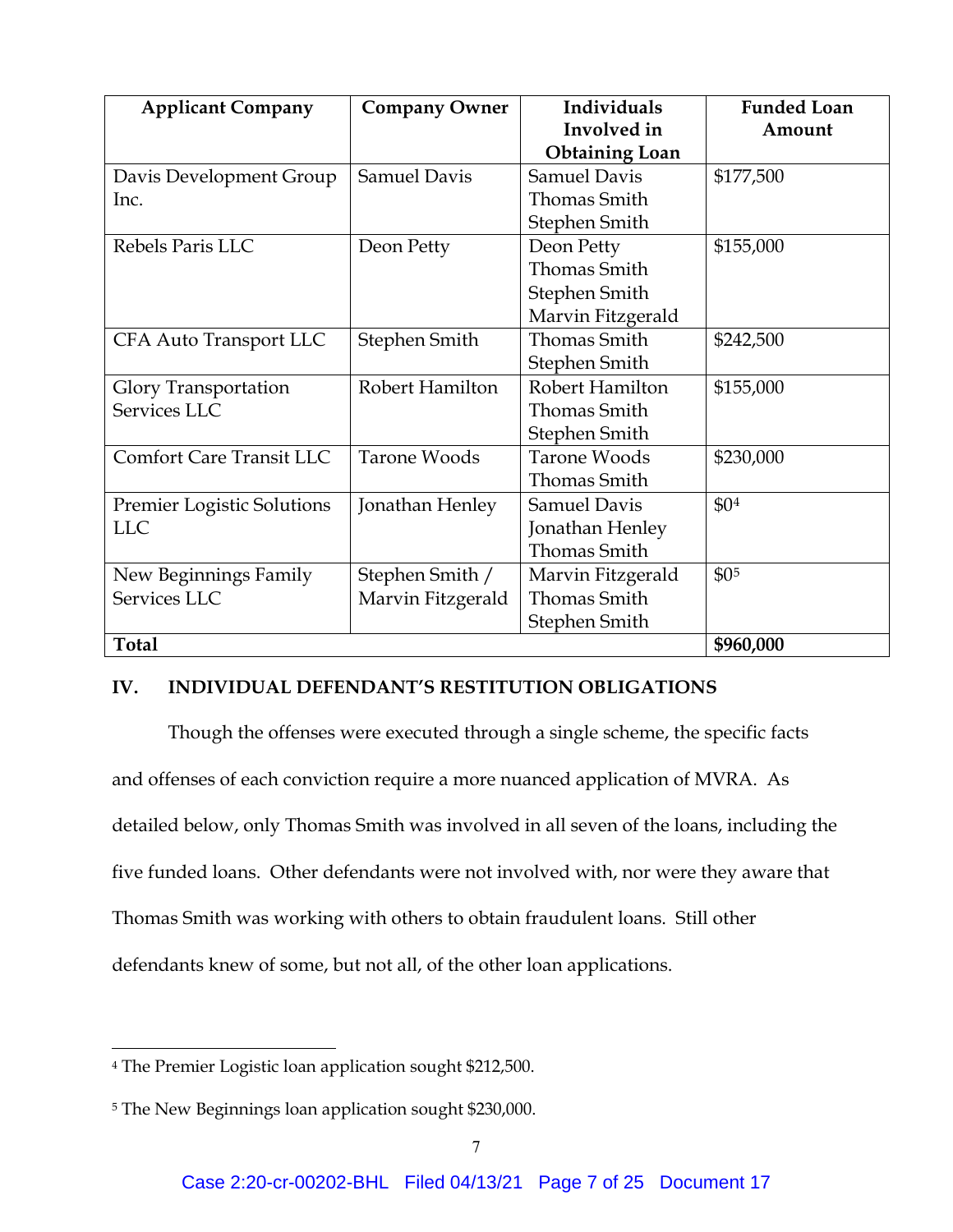### **A. Thomas Smith**

#### 1. Facts

Thomas Smith pled guilty to participating in the bank fraud scheme. *See* Thomas Smith Plea Agreement ¶ 4. According to the factual basis in his plea agreement, Smith was involved with all seven of the PPP loan applications and the five loans funded by Financial Institution 1. *See Id.* Attachment B ¶ 18.

For the CFA loan, Thomas Smith helped Stephen Smith create a fraudulent loan application package for Smith to obtain the loan. *Id.* ¶¶ 19-20. Stephen Smith agreed to pay Thomas Smith a portion of the loan proceeds once received. *Id.* ¶ 24. After the loan was funded, Stephen Smith obtained three cashier's checks totaling \$65,000 payable to Thomas Smith and two of Thomas Smith's companies. These facts are confirmed in the factual basis from Stephen Smith's plea agreement where Stephen Smith acknowledged that he approached Thomas Smith to learn how to apply for a loan for CFA after learning that Thomas Smith received PPP loan funding for his companies. *See* Stephen Smith Plea Agreement, Attachment B ¶ 18. Stephen Smith confirms that of the \$242,500 that he received as a PPP loan for CFA, he paid Thomas Smith \$65,000 in the form of cashier's checks payable to Thomas Smith and his companies. *Id.* ¶ 23.

For the Rebels Paris loan, Thomas Smith helped Stephen Smith create the fraudulent loan application package to provide to Petty to obtain the loan. *See* Thomas Smith Plea Attachment B ¶¶ 25, 26. Petty agreed that he would share proceeds from his loan with Stephen Smith and Thomas Smith. *Id.* ¶ 30. After the loan was funded, Petty gave Thomas Smith \$45,000 in cashier's checks payable to Thomas Smith and two of his companies. *Id.* After Financial Institution 1 froze Petty's bank account, Thomas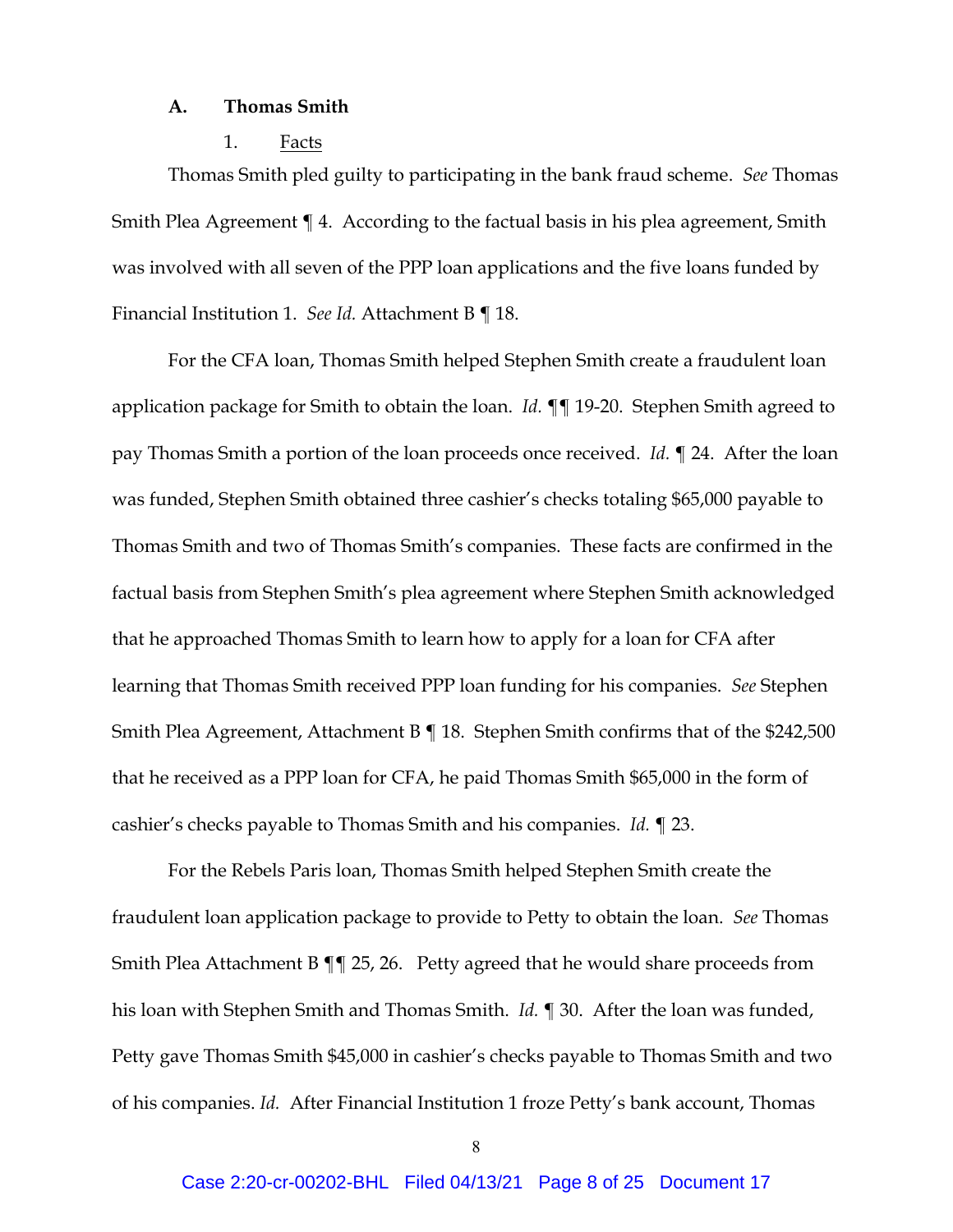Smith created a fake lease between one of his companies and Rebels Paris in order to conceal Petty's illegal payments to Thomas Smith. *Id.* ¶ 31. These facts are confirmed in the factual basis from Petty's plea. Petty agreed with Thomas Smith (referred to as CC-1) and Stephen Smith (referred to as CC-2) to obtain a fraudulent loan for Rebels Paris. *See* Deon Petty Plea Agreement, Attachment B ¶ 8. Petty also agreed to and did pay Thomas Smith and his companies \$45,000 in cashier's checks. *Id.* ¶ 16.

For the Davis Development Group loan, Thomas Smith created a fraudulent loan application package for Davis. Thomas Smith Plea Attachment B ¶ 40. Because Davis Development Group was not in good standing with the State of Illinois, Thomas Smith provided Davis with money for the fee to reinstate his company, a prerequisite to obtaining PPP funding. *Id.* Before applying, Davis agreed to pay Thomas Smith a portion of the loan proceeds once the loan was funded, and Davis did so, issuing a cashier's check for \$75,000 payable to one of Thomas Smith's business. *Id.* ¶ 45. Thomas Smith and Stephen Smith drove to Milwaukee to pick up the check from Davis. *Id.* After Financial Institution 1 froze some of Thomas Smith's bank accounts, he contacted Davis and provided Davis with a fake joint venture agreement designed to conceal the true nature of the \$75,000 payment. *Id.* ¶ 46. The agreement falsely claimed that Davis' company was entering into a joint venture with Thomas Smith's company to invest in a nursing home that did not exist. *Id.* Samuel Davis's plea agreement confirms these basic facts, including that Thomas Smith sent him \$400 to reinstate Davis Development Group with the State of Illinois and that Thomas Smith assisted Davis in completing the paperwork. *See* Samuel Davis Plea Agreement, Attachment B at ¶¶ 13,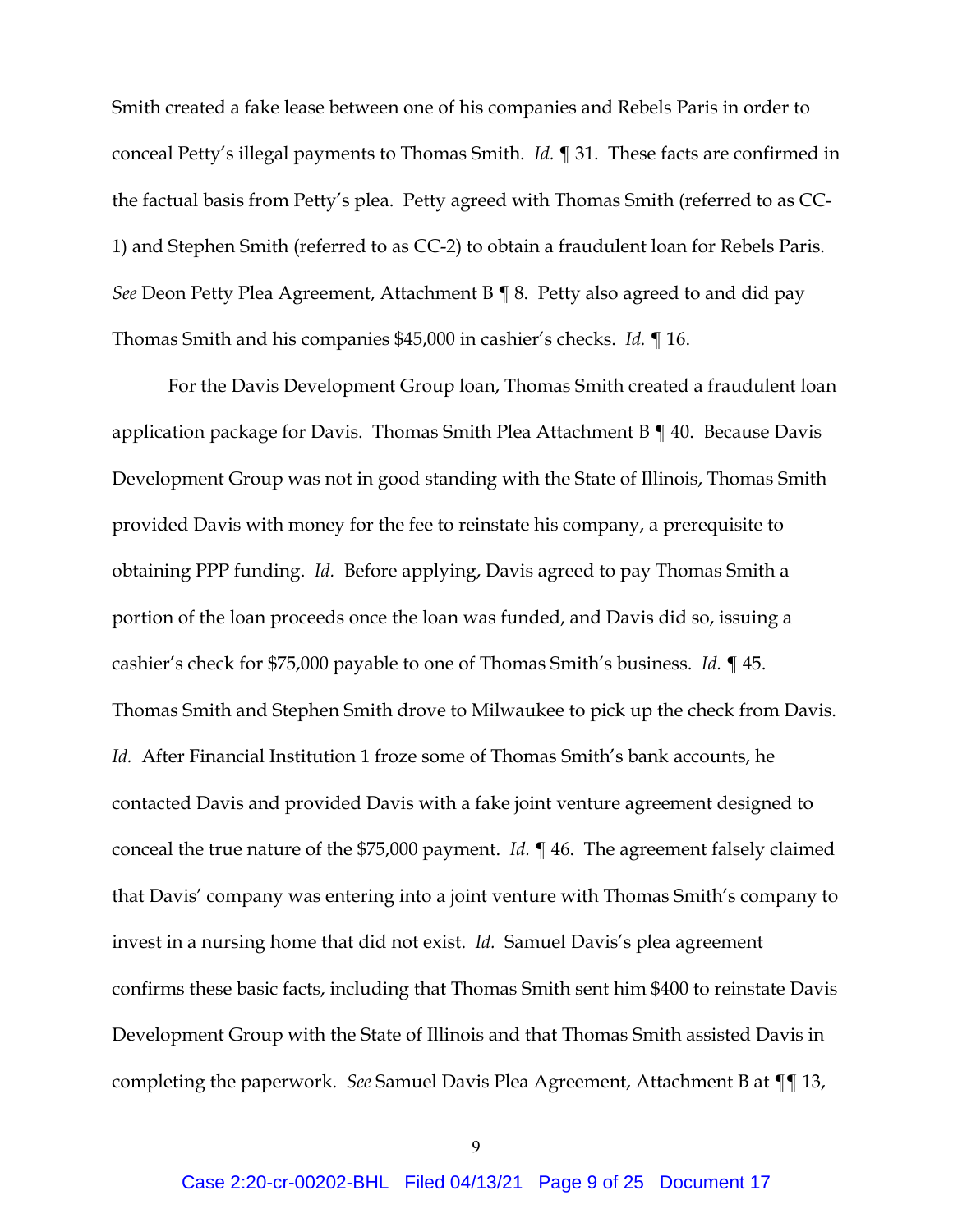14. Davis also confirmed that he issued a cashier's check for \$75,000 payable to Thomas Smith's company, and that Thomas Smith and Stephen Smith drove to Chicago to pick it up from him. *Id.* ¶ 20.

For the Glory Transportation loan, Thomas Smith created the fraudulent loan application for Hamilton based on the information Hamilton provided about his company. Thomas Smith Plea Agreement ¶ 47. Thomas Smith gave Hamilton instructions on how to get the loan application processed. *Id.* Hamilton agreed to pay Thomas Smith a portion of the loan proceeds. *Id.* ¶ 52. After the loan was funded, Hamilton obtained a cashier's check payable to Thomas Smith for \$30,000. *Id.* Thomas Smith told Hamilton that if anyone asked about why he was paying the \$30,000, Hamilton should falsely say that the funds were to purchase cars and equipment. *Id.* ¶ 53. In Hamilton's plea agreement, he states that Stephen Smith directed him to Thomas Smith to apply for fraudulent PPP loan for Glory Transportation. *See* Robert Hamilton Plea Agreement ¶ 11. Hamilton gave Thomas Smith details about his company and Thomas Smith prepared the application. *Id.* ¶ 12. Hamilton agreed to pay Thomas Smith \$30,000 for assisting in putting the application together. *Id.* When Hamilton handed the payment to Thomas Smith, Hamilton recalled that Thomas Smith told him if anyone asked to say that the money was for equipment or vans. *Id.* ¶ 17.

For the Comfort Care loan, Thomas Smith created the fraudulent loan application for Woods based on the information Woods provided about his company. Thomas Smith Plea Agreement ¶ 60. Thomas Smith gave Woods directions about how to drop off the loan application. *Id.* Woods agreed to give Thomas Smith some of the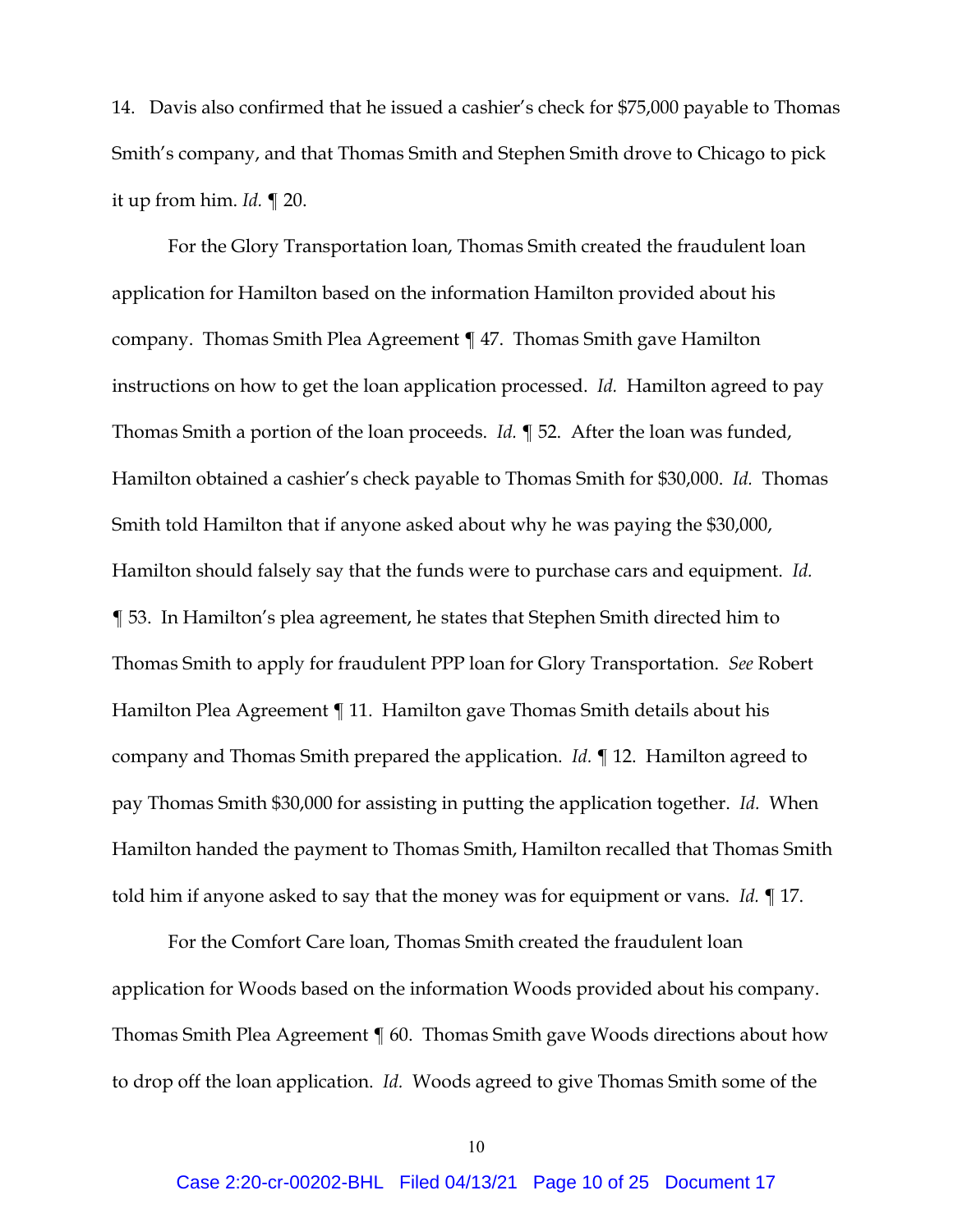funds he obtained from the loan. *Id.* ¶ 65. After it was funded, Woods obtained cashier's checks for \$115,000 payable to Thomas Smith and his companies. These facts are confirmed in Woods' plea agreement which noted that Thomas Smith provided Woods with a loan application package for Comfort Care and that he agreed to, and did, pay Thomas Smith \$115,000 from the loan he fraudulently obtained at Thomas Smith's direction. *See* Tarone Woods Plea Agreement, Attachment B ¶¶ 12, 16.

For the Premier Logistic loan, Thomas Smith created the fraudulent loan application for Henley based on the information Henley provided about his company. Thomas Smith Plea Agreement ¶ 34. Thomas Smith provided the application to Henley. *Id.* ¶ 38. Henley agreed to pay Thomas Smith a portion of the loan proceeds, if funded, but ultimately, the loan was not approved. *Id.* ¶ 39. Henley confirmed that he provided Thomas Smith information about his company, opened a bank account at Financial Institution 1 at Thomas Smith's direction, and agreed to pay Thomas Smith a portion of the money from the loan. *See* Jonathan Henley Plea Agreement ¶¶ 15, 16, 18.

For the New Beginnings loan, Thomas Smith assisted Stephen Smith and Fitzgerald in creating a fraudulent loan application. Thomas Smith Plea Agreement, Attachment B ¶ 33. In Fitzgerald's plea agreement, he noted that Stephen Smith assisted him most directly with preparing the loan application. *See* Marvin Fitzgerald Plea Agreement ¶¶ 14-15. Financial Institution 1 did not fund this loan. *Id.* ¶ 15.

#### 2. Argument

Thomas Smith should be ordered to pay \$960,000 in restitution, based on the five funded PPP loans that he facilitated. *Dridi*, 952 F.3d at 901 (discussing actual loss a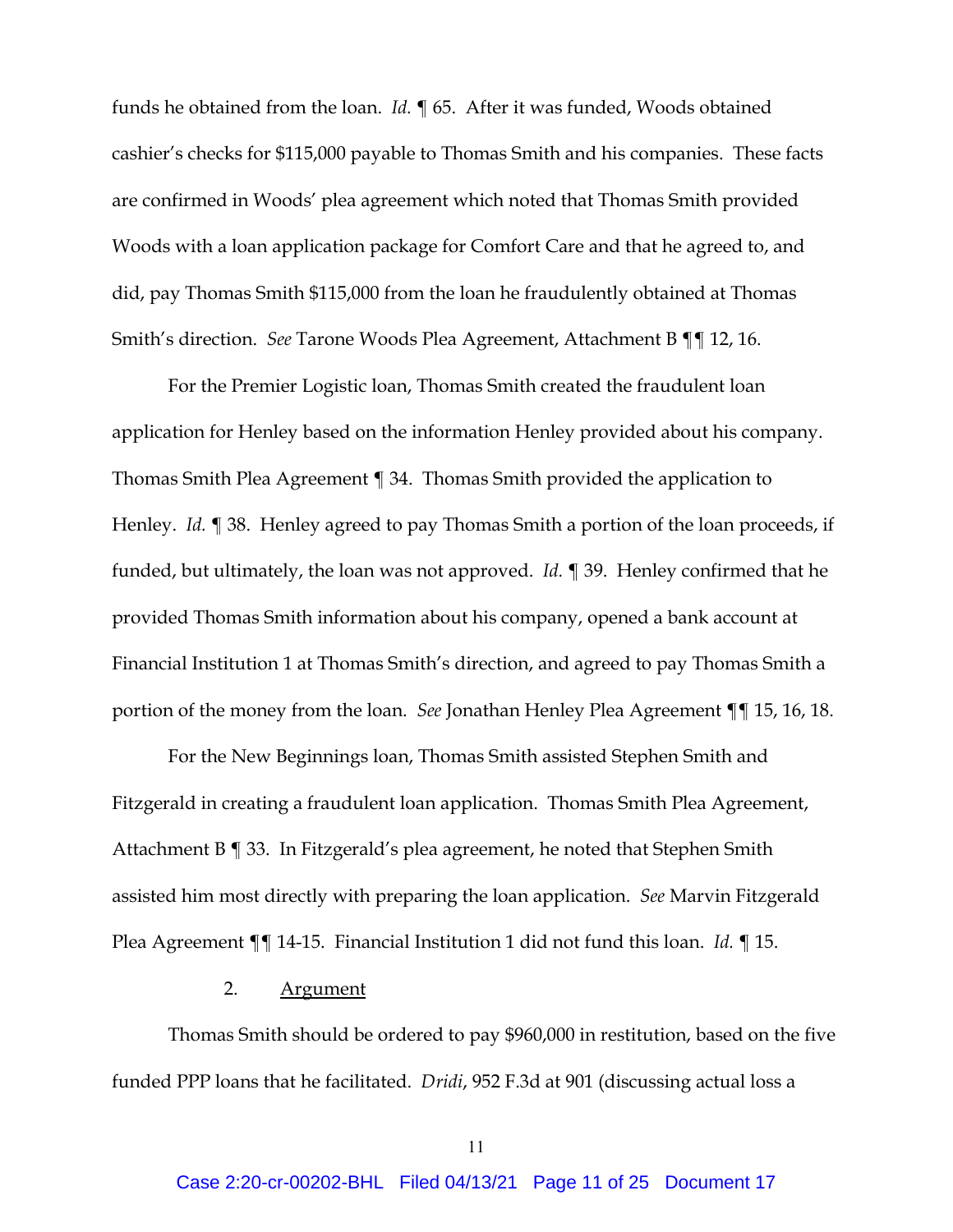defendant caused as basis for restitution amount). As each of the plea agreements detailed above show, Thomas Smith was personally involved with (and in many cases himself prepared) the loan applications for each of the five funded loans. He also had a personal stake in Financial Institution 1's losses, receiving large transfers of money via cashier's checks from his co-defendants, totaling \$330,000.

Despite his central role, Thomas Smith did not act alone. Therefore, his obligations should be joint and several with the others who engaged in the offense, as described in detail for each co-schemer below*. See Adeniji*, 221 F.3d at 1029 (those who engage in joint criminal endeavors share restitution obligations jointly and severally). Additionally, amounts the co-schemers pay towards restitution should be considered in determining Thomas Smith's total restitution obligation to ensure that Financial Institution 1 does not recover more than its actual losses. *Oliver*, 873 F.3d at 609 (discussing the need to avoid over-recovery).

As discussed below, some of the proceeds of funds obtained as part of the scheme may have been frozen in accounts held at Financial Institution 1. This fact does not reduce or offset the amount that the Court should order in restitution. *See infra*  Section V.

#### **B. Stephen Smith**

### 1. Facts

Stephen Smith pled guilty to participating in the bank fraud scheme. According to the factual basis of his plea, he approached Thomas Smith to determine how to obtain a PPP loan for his company, CFA. *See* Stephen Smith Plea Agreement ¶ 18. The loan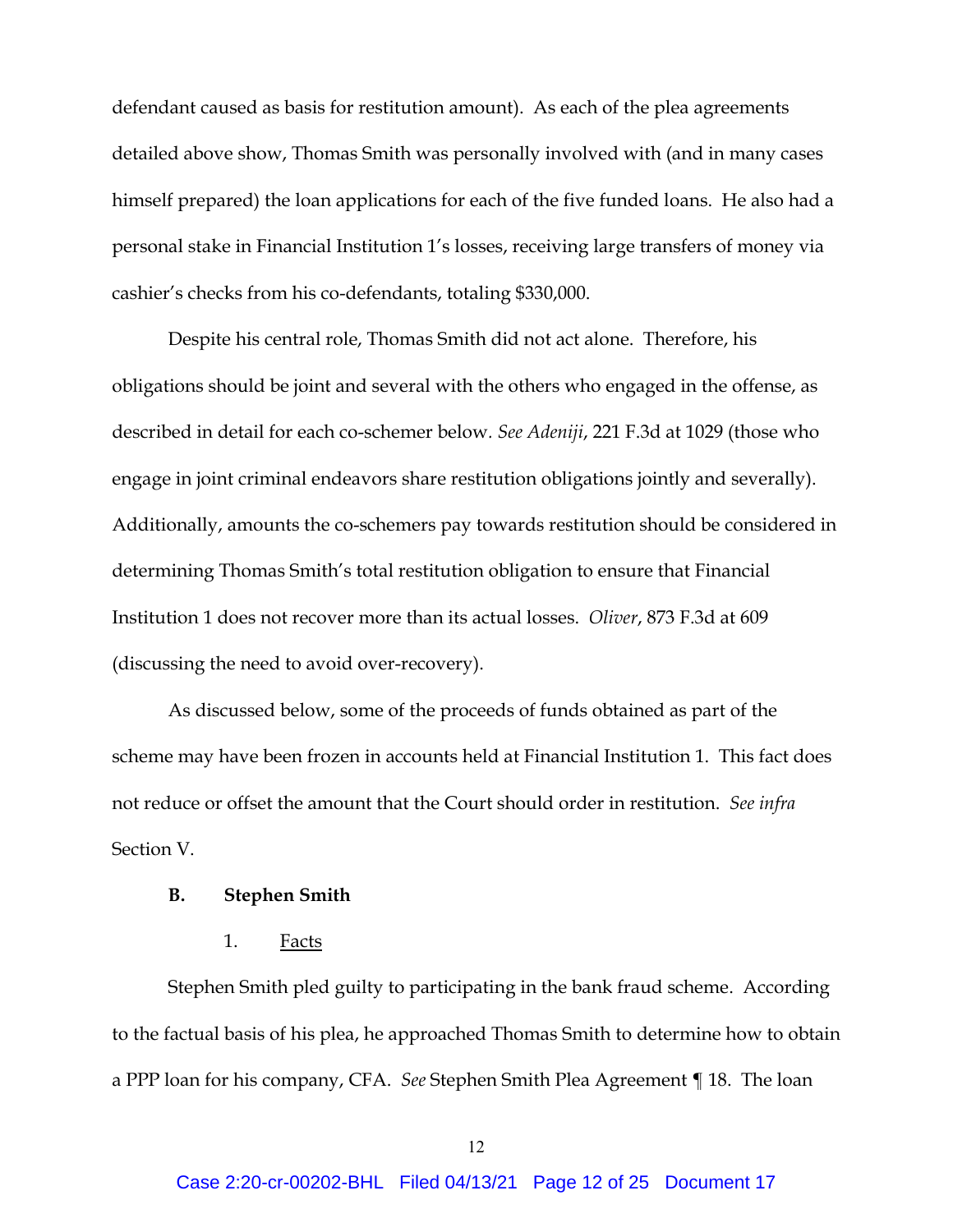falsely claimed that CFA was operational with employees and monthly salaries. *Id.* ¶ 20. Stephen Smith knew this was false, but he nevertheless submitted a fraudulent application and obtained \$242,500 in a loan for CFA. *Id.* ¶ 22. Stephen Smith then provided \$65,000 of the loan proceeds directly to Thomas Smith. *Id.* ¶ 23.

Stephen Smith also agreed to help Petty obtain a loan for Rebels Paris, and actually created (with help from Thomas Smith) the fraudulent loan application with information about Rebels Paris which Petty provided. *Id.* ¶ 25. Petty agreed to, and did, provide \$30,000 to Stephen Smith using cashier's checks from the loan proceeds. *Id.*  $\P$  29. According to Petty's plea agreement, Stephen Smith directed Petty to open a business checking account at Financial Institution 1 to facilitate the application process. *See* Deon Petty Plea Agreement, Attachment B ¶ 10.

Stephen Smith was involved in Robert Hamilton's fraudulent loan application. Stephen Smith approached Hamilton to see if he had already received a PPP loan for his company, and upon learning that Hamilton had not, Stephen Smith connected Hamilton to Thomas Smith. *See* Robert Hamilton Plea Agreement, Attachment B ¶ 11. Hamilton also reported that Thomas Smith had suggested Hamilton pay Stephen Smith \$10,000 from the loan proceeds, though Hamilton declined to do so. *Id.* ¶ 17.

Stephen Smith was involved in Samuel Davis' fraudulent loan application. Though he did not assist Davis in preparing the loan paperwork or submitting it, Davis understood that Stephen Smith would be a recipient of some of the fraudulent loan proceeds once obtained. *See* Samuel Davis Plea Agreement, Attachment B ¶ 12. Further, Stephen Smith traveled with Thomas Smith to collect the \$75,000 cashier's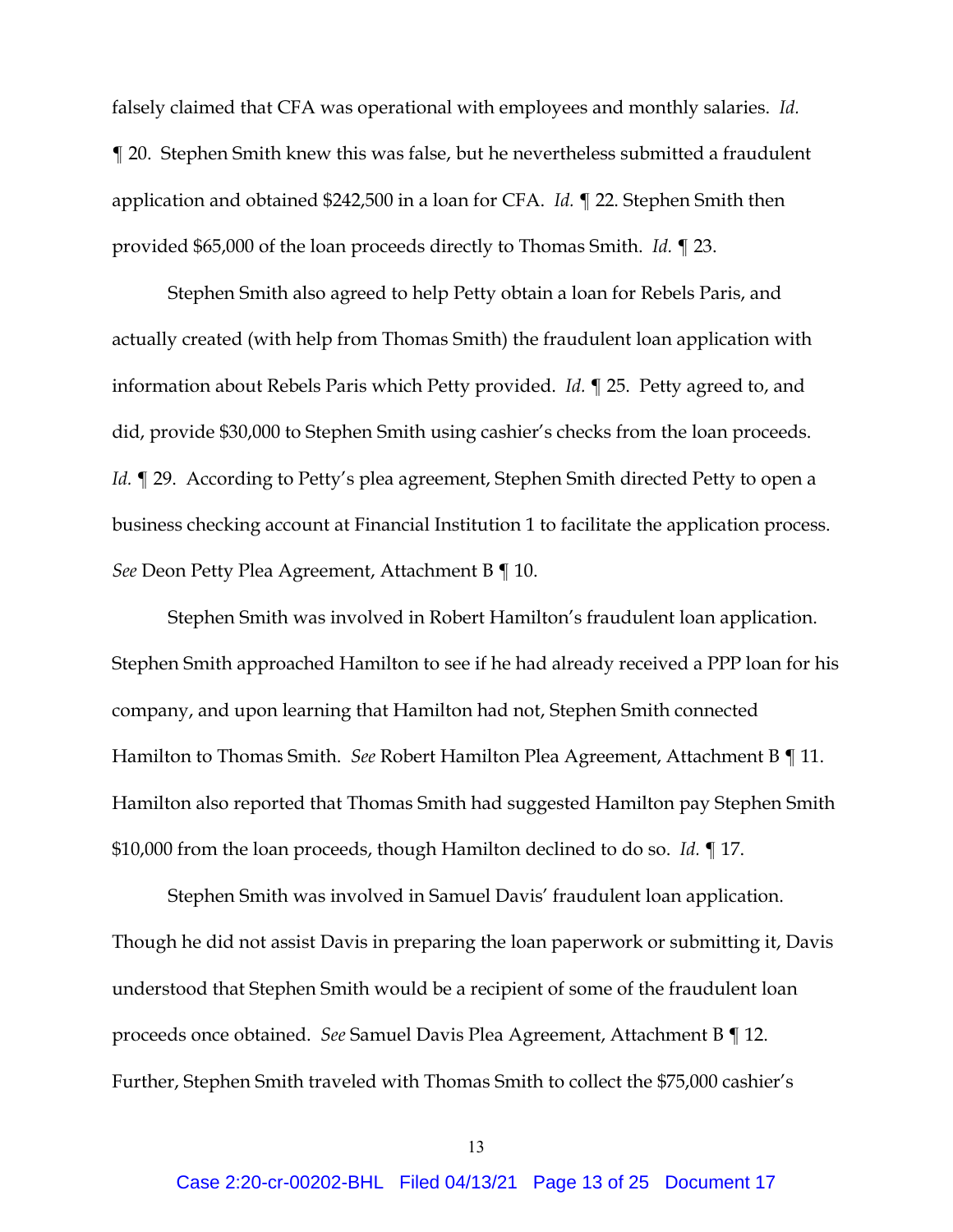check obtained from Davis' loan proceeds. *Id.* ¶ 20. Stephen Smith also was in contact with Davis after Financial Institution 1 began freezing certain bank accounts and suggested that Davis try not to implicate Thomas Smith if approached about the loan. *Id.* ¶ 24.

Stephen Smith also worked with Fitzgerald in an attempt to obtain a fraudulent loan for New Beginnings. *Id.* ¶ 30. New Beginnings was a defunct company Stephen Smith created years before, but he established Fitzgerald as the registered agent of New Beginnings to facilitate the fraudulent loan application process. *Id.* ¶ 31; *see also* Marvin Fitzgerald Plea Agreement, Attachment B ¶ 12. The loan ultimately was not funded. Stephen Smith Plea Agreement, Attachment B ¶ 32.

#### 2. Argument

Stephen Smith should be ordered to pay \$730,000 in restitution. He was personally involved with obtaining fraudulent PPP loans for his own company, as well as for Deon Petty,<sup>[6](#page-13-0)</sup> and he played a part in the fraudulent Davis and Hamilton loans. So, either as a direct participant in each of the four loans, or as a participant in the broader conspiracy, the losses from all four loans to Financial Institution 1 were foreseeable to Stephen Smith. *Rand*, 403 F.3d at 495. Though Stephen Smith could be held responsible for the full \$960,000 in losses to Financial Institution 1, the government submits that a reduction is appropriate to fairly reflect certain loans which he was not

<span id="page-13-0"></span><sup>6</sup> The restitution Stephen Smith owes does not account for the loan he tried to get for Marvin Fitzgerald because Fitzgerald's loan was not funded.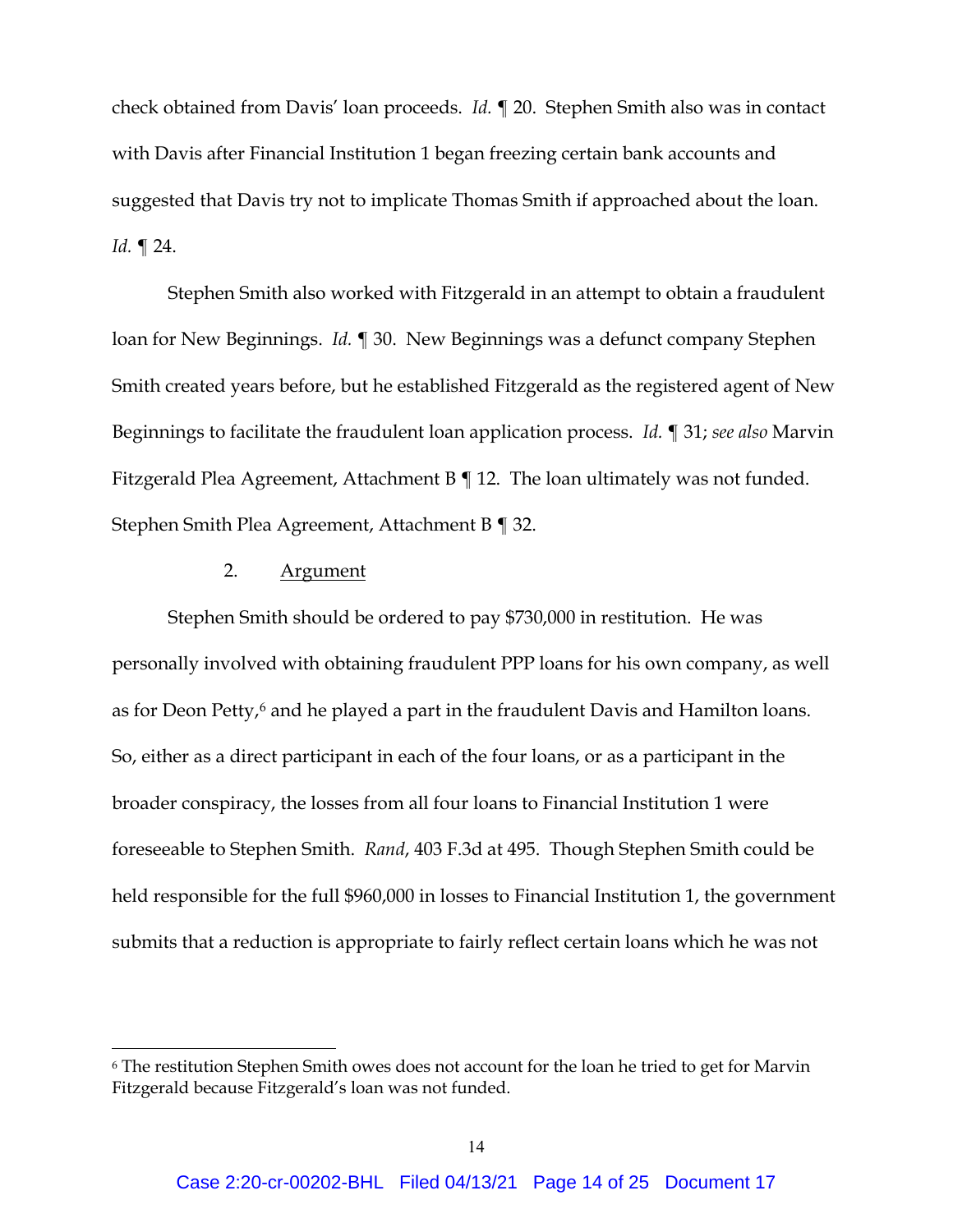personally involved with, namely, Tarone Woods' application for Comfort Care.[7](#page-14-0) *See* 18 U.S.C. § 3664(h) (permitting court to "apportion liability among the defendants to reflect the level of contribution to the victim's loss and economic circumstances of each defendant"); *see also United States v. Whitley*, 354 F.Supp.3d 930, 933 (N.D.Ill. 2019) ("[C]ourts must use discretion and judgment to analyze the significance of the individual defendant's conduct in light of the broader causal process that produced the victim's losses.").

Stephen Smith's restitution obligation should be ordered to be joint and several with his co-conspirators, including Thomas Smith, Davis, Hamilton, and Petty. Any amounts the co-defendants pay towards restitution should be taken into account for Stephen Smith's total restitution obligation to ensure that Financial Institution 1 does not recover more than its actual losses. *Oliver*, 873 F.3d at 609 (discussing the need to avoid over-recovery).

#### **C. Samuel Davis**

1. Facts

Davis agreed to and did submit a loan application for Davis Development Group knowing that it was false and fraudulent. *See* Samuel Davis Plea Agreement, Attachment B ¶ 12. Thomas Smith approached Davis about getting a PPP loan for his company, Davis Development Group. *Id.* ¶ 12. Davis Development Group was not in good standing with the state, so Thomas Smith provided Davis with the \$400 needed to

<span id="page-14-0"></span><sup>7</sup> There is similarly no evidence that Stephen Smith was aware of the loan application for Jonathan Henley, but, because that loan was not funded, it does not factor into the restitution analysis.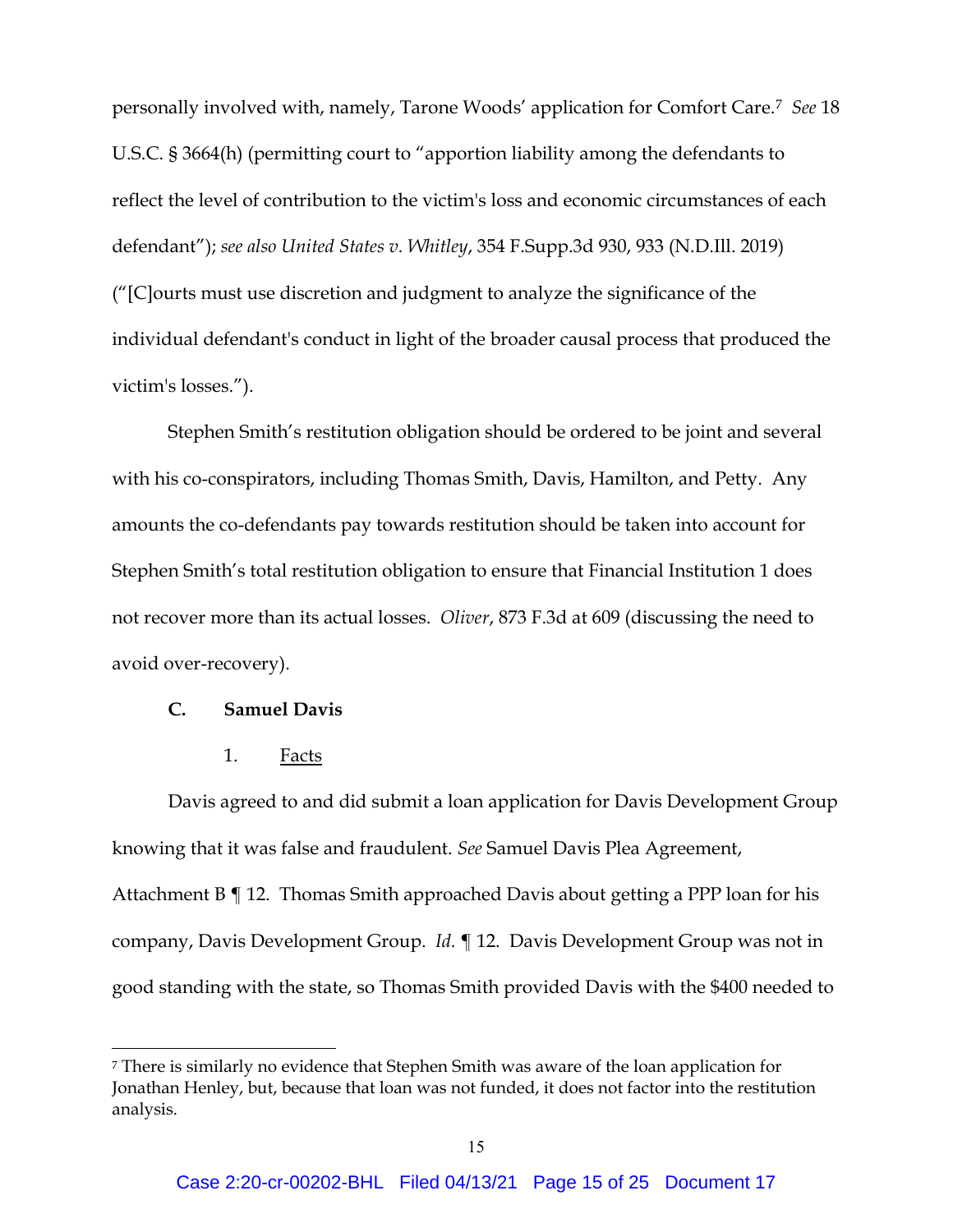reinstate his company with the Secretary of State. *Id.* ¶ 13. Thomas Smith told Davis to pay him \$75,000 of the loan proceeds, and Davis agreed. *Id.* ¶ 12. After Davis obtained cashier's checks, Thomas Smith and Stephen Smith drove to Chicago to pick them up from Davis. *Id*. ¶ 20.

Davis also introduced Henley to Thomas Smith to try to facilitate a PPP loan for Henley's company, Premier Logistic. *Id.* ¶ 22. Davis drove with Henley from Chicago to Milwaukee to collect the paperwork for Henley's loan from Thomas Smith. *Id.*

### 2. Argument

Davis should be ordered to pay \$102,500 in restitution. This is calculated from the amount that Davis fraudulently obtained from Financial Institution 1 for the loan to his company Davis Development Group (\$177,500), subtracting the \$75,000 that he paid to Thomas Smith from the proceeds. *See* 18 U.S.C. § 3664(h) ("the court may make each defendant liable for payment of the full amount of restitution or may apportion liability among the defendants to reflect the level of contribution to the victim's loss and economic circumstances of each defendant"). As part of the investigation, the government was able to confirm that Davis obtained, and Thomas Smith deposited, a cashier's check payable to T and T Holdings LLC (a Thomas Smith entity) for \$75,000.

Given that Davis was unaware of the loan applications sought and obtained for others in the scheme, he should not be responsible for the amount obtained in fraudulent loans for CFA, Glory Transportation, Rebels Paris, or Comfort Care. *Whitley*, 354 F.Supp.3d at 933. Though Davis was involved with facilitating Henley's contact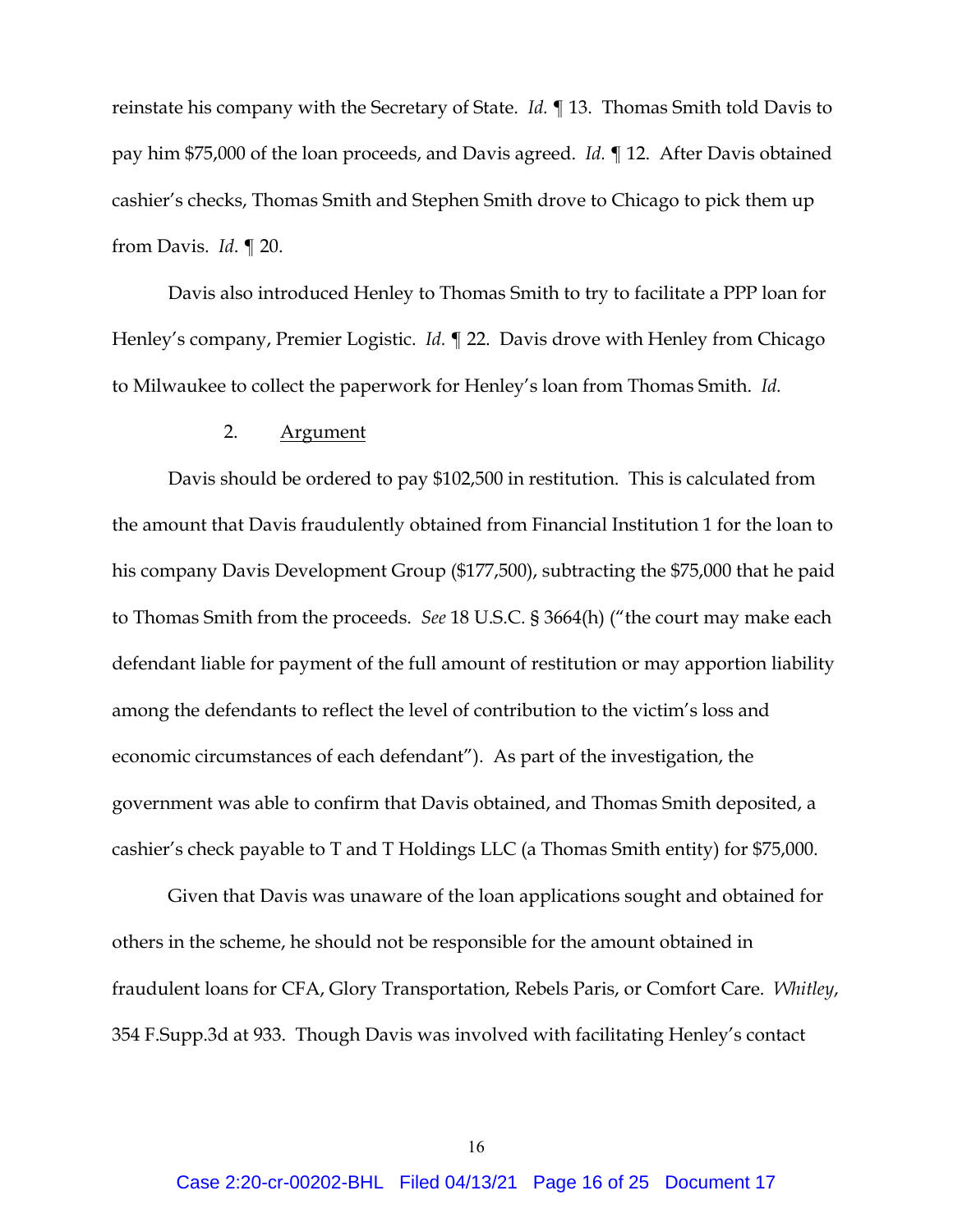with Thomas Smith to try to obtain a loan for Premier Logistic, there is no restitution obligation because that loan was not funded. *Dridi*, 952 F.3d at 901.

Based on the facts detailed above, Davis' restitution should be joint and several with his co-conspirators, Thomas Smith and Stephen Smith. *Moeser*, 758 F.3d at 797.

### **D. Robert Hamilton**

### 1. Facts

In his plea agreement, Hamilton admitted that he obtained a fraudulent PPP loan for Glory Transportation. *See* Robert Hamilton Plea Agreement, Attachment B. Stephen Smith approached Hamilton in April 2020 and asked if Hamilton had applied for a PPP loan. *Id.* ¶ 11. Hamilton had not, so Stephen Smith connected him with Thomas Smith, for the purpose of assisting Hamilton with the loan application paperwork. *Id.* Thomas Smith created a fraudulent PPP loan application for Glory Transportation and provided it to Hamilton. *Id.* ¶ 12. Hamilton agreed to pay Thomas Smith \$30,000 of the loan proceeds for completing the paperwork, and he did so by cashier's check. *Id.* ¶¶ 12, 17.[8](#page-16-0) Thomas Smith suggested that if asked, Hamilton should say the payment was for the purchase of equipment or vans, which was false. *Id.* ¶ 17.

### 2. Argument

Under 18 U.S.C. § 3664(h), Hamilton should be ordered to pay \$155,000 in restitution, which is the amount that Hamilton fraudulently obtained from Financial

<span id="page-16-0"></span><sup>8</sup> After learning of the investigation, Thomas Smith returned the \$30,000 cashier's check to Hamilton. During his interview with law enforcement in July 2020, Hamilton voluntarily provided the check to an FBI agent, who still has the check in her possession. The government is working with Hamilton to determine whether the check can be voided or otherwise applied to his restitution obligation.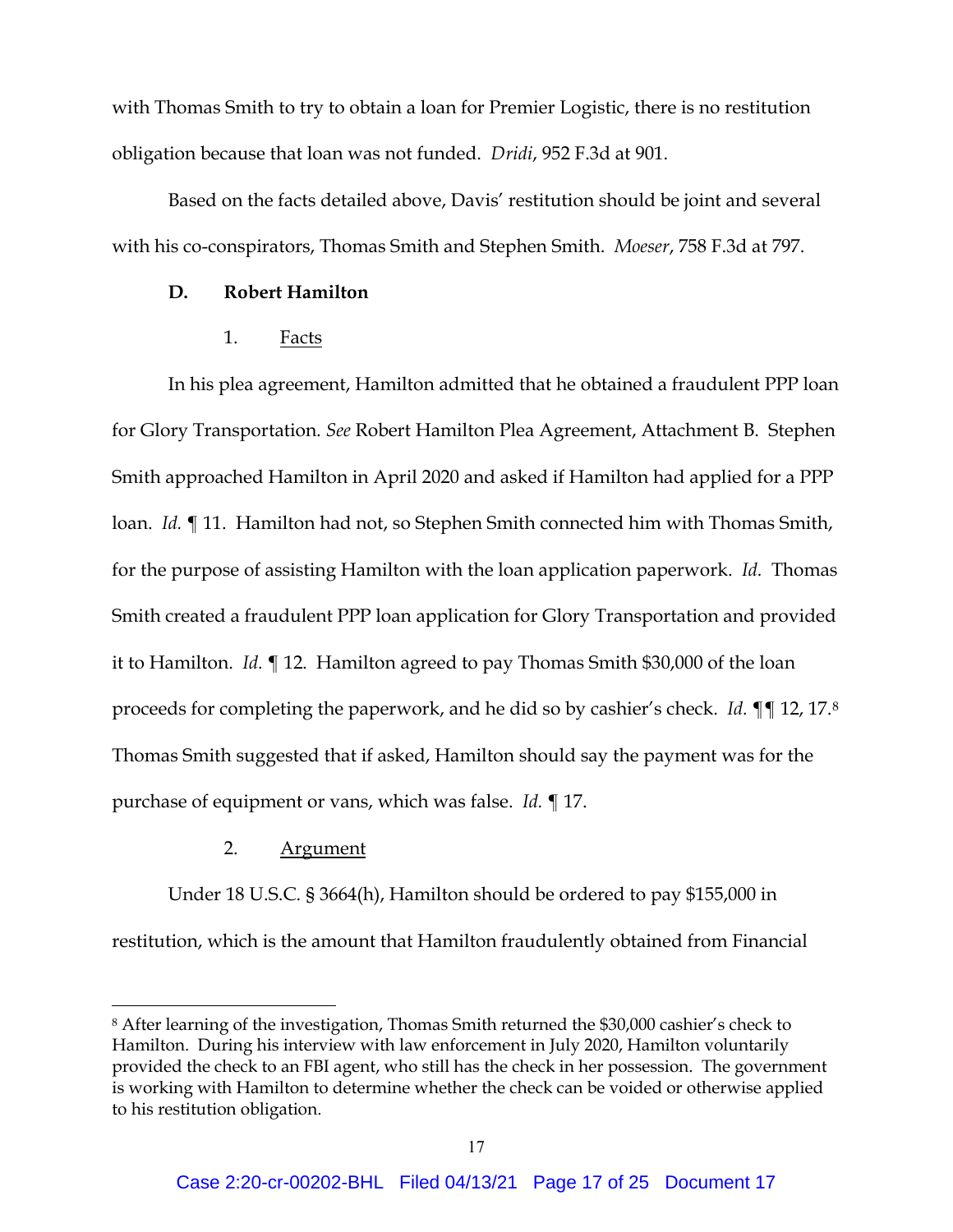Institution 1 for the loan to his company, Glory Transportation. Given that Hamilton was unaware of the loan applications sought and obtained for the other defendants, he should not be responsible for the amount obtained in fraudulent loans for CFA, Davis Development, Rebels, or Comfort Care. *See Whitley*, 354 F.Supp.3d at 933. Hamilton's restitution award should be joint and several with his co-conspirators Thomas Smith and Stephen Smith. *Moeser*, 758 F.3d at 797.

### **E. Jonathan Henley**

### 1. Facts

Jonathan Henley submitted a fraudulent loan application on behalf of his company, Premier Logistic. *See* Jonathan Henley Plea Agreement, Attachment B ¶ 9. Davis introduced Henley to Thomas Smith who created the fraudulent PPP loan application for Premier Logistic. *Id.* ¶ 15. Thomas Smith directed Henley to open a bank account at Financial Institution 1 and to drop off the PPP loan application to Financial Institution 1. *Id.* ¶¶ 16-17. Before submitting the loan application, Henley agreed to pay Thomas Smith a portion of the loan proceeds. *Id.* ¶ 18. The loan application, however, was denied. *Id.* ¶ 22.

### 2. Argument

Henley's fraudulent loan for his company did not result in losses to Financial Institution 1, so there can be no corresponding restitution obligation.[9](#page-17-0)

<span id="page-17-0"></span><sup>9</sup> The government is similarly not seeking restitution for the other fraudulent PPP loan for \$17,500 that Henley sought for his company because it also was not funded and did not result in a loss. See Id. ¶¶ 23-26.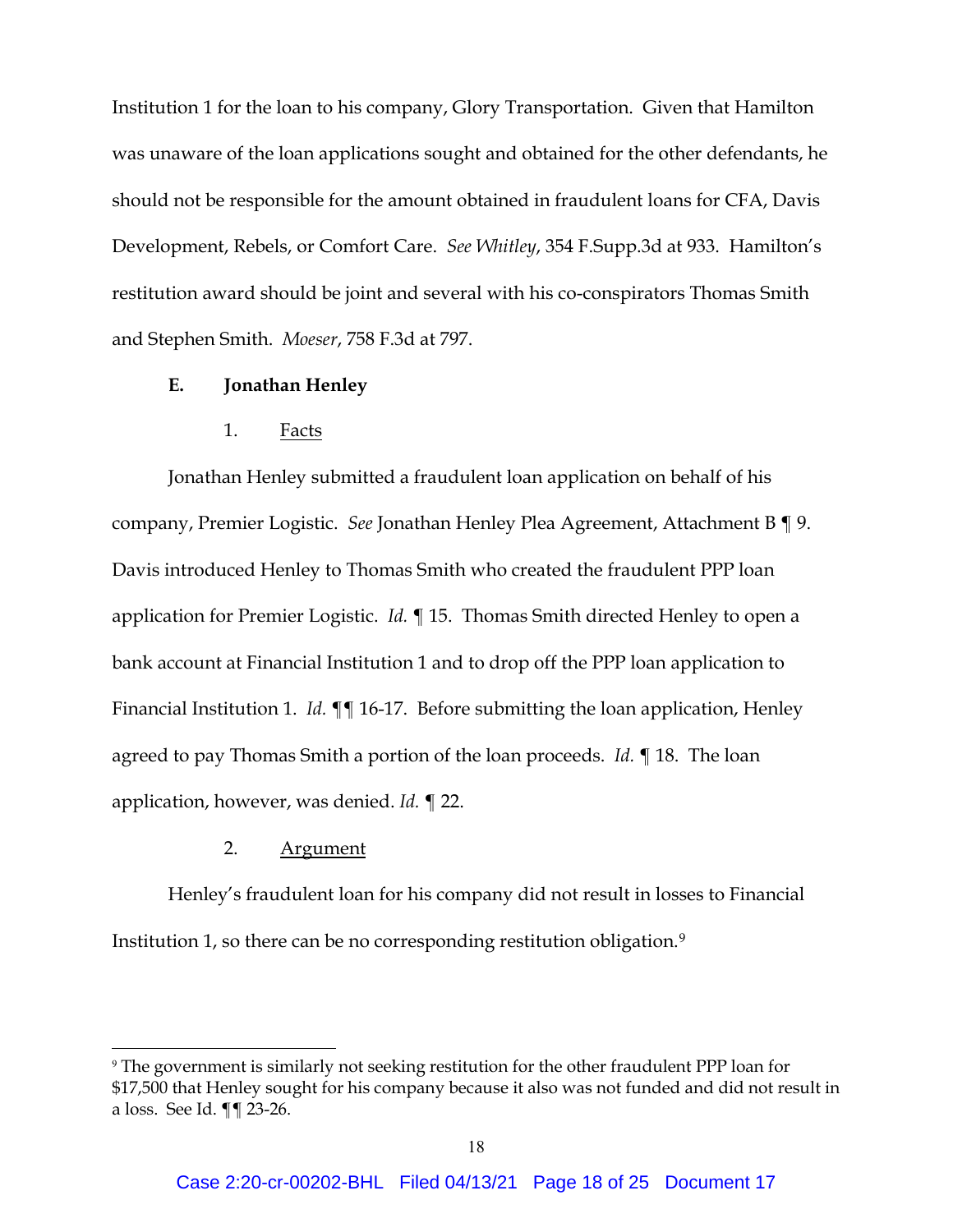### **F. Tarone Woods**

1. Facts

Tarone Woods fraudulently obtained a PPP loan for his company, Comfort Care. *See* Tarone Woods Plea Agreement, Attachment B. At Thomas Smith's direction, in order to apply for the loan, Woods paid \$275 to reinstate Comfort Care as a company with the State of Wisconsin at Thomas Smith's direction. *Id.* ¶ 10. Thomas Smith provided Woods with the fraudulent loan application paperwork and directed Woods to open a bank account at Financial Institution 1. *Id.* ¶¶ 11-12. Woods agreed to, and did, pay Thomas Smith \$115,000 of the \$230,000 total that he received in loan proceeds. [10](#page-18-0) *Id.* ¶¶ 16, 17.

### 2. Argument

Tarone Woods pled guilty to one count of making false statements, in violation of Title 18, United States Code, Section 1001. Where false statements themselves cause losses, restitution is appropriate. *See United States v. Frith*, 461 F.3d 914, 919 (7th Cir. 2006) (restitution covers instances where losses were "caused by the specific conduct that is the basis of the offense of conviction."). Here, Woods was charged with making false statements to the United States Small Business Administration in the fraudulent

<span id="page-18-0"></span><sup>10</sup> Woods' agreement with Thomas Smith was to pay him \$115,000 and Woods issued three cashier's checks (one to Thomas Smith directly for \$40,000, one to one of Thomas Smith's companies for \$40,000, and a third to a separate Thomas Smith company for \$50,000). Financial Institution 1 imposed a security hold on the latter two cashier's checks, meaning that the money remained in Woods's account. Therefore, only \$40,000 was successfully transferred to Thomas Smith.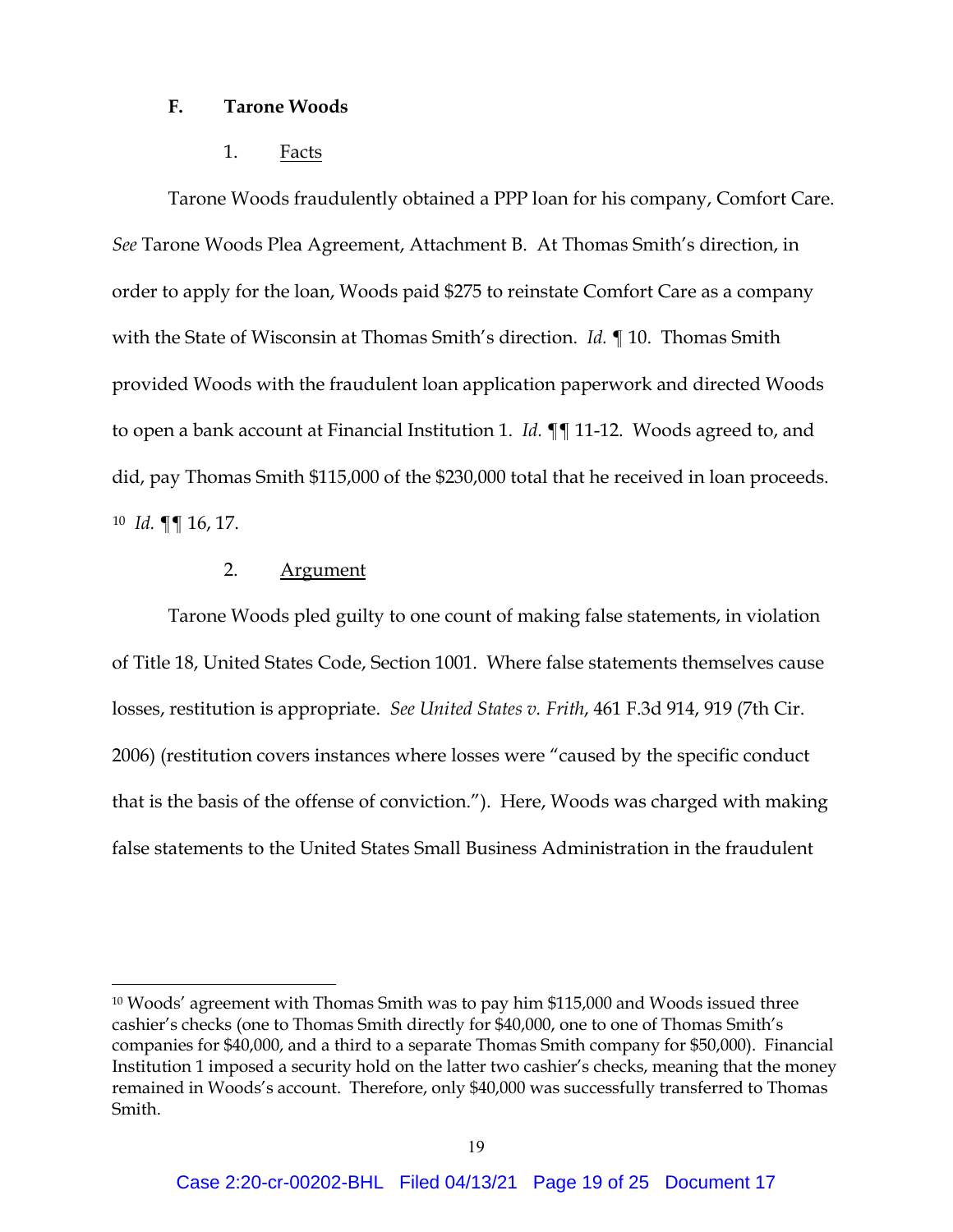loan application. *See* Information, 20-CR-197, Dkt. No. 2. Accordingly, the restitution owed is sufficiently connected to his offense.

Under 18 U.S.C. § 3664(h), Woods should be ordered to pay \$190,000 in restitution. This is calculated from the amount that Woods fraudulently obtained from Financial Institution 1 for the loan to his company Comfort Care (\$230,000), subtracting the \$40,000 in proceeds that he successfully transferred to Thomas Smith via cashier's check.

Woods' restitution should be joint and several with his co-defendant Thomas Smith. *Martin*, 195 F.3d at 969 (applying joint and several rule to co-schemers).

 Woods should not be held responsible for the restitution owed for any of the others involved in the scheme because the facts show that he was not aware of nor was he involved in any steps involved in seeking any of the additional PPP loans. *See Whitley*, 354 F.Supp.3d at 933.

#### **G. Deon Petty**

1. Facts

Deon Petty submitted a fraudulent PPP loan application for his company, Rebels Paris. *See* Petty Plea Agreement, Attachment B. Marvin Fitzgerald introduced Petty to Thomas Smith and Stephen Smith in order to facilitate the application process. *See Id.* ¶¶ 9, 11. Stephen Smith directed Petty to open a business checking account at Financial Institution 1 in order to apply for the loan. *See Id.* ¶ 10. Stephen Smith prepared the loan paperwork which Petty signed and delivered to Financial Institution 1. *Id*. ¶¶ 11- 12.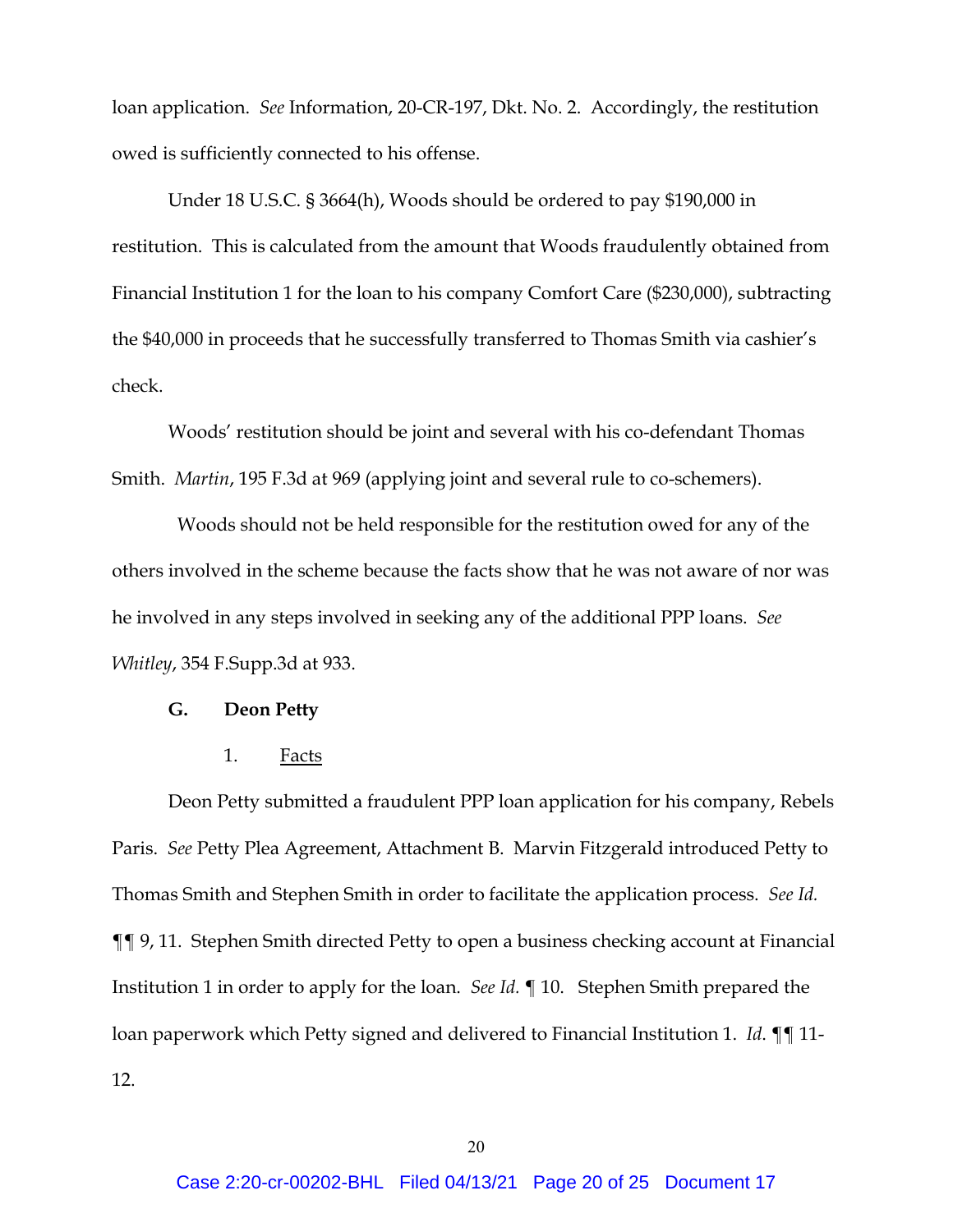Petty agreed to pay Stephen Smith and Thomas Smith part of the loan proceeds for creating the loan application paperwork. After the Rebels Paris loan was funded, Petty paid \$30,000 to Stephen Smith from the loan proceeds. *Id.* ¶ 16. Petty also transferred loan proceeds to Thomas Smith through cashier's checks to two of his entities totaling \$45,000.[11](#page-20-0) *Id.* Finally, Petty paid \$20,000 of the loan proceeds to Fitzgerald. *Id.*

## 2. Argument

Under 18 U.S.C. § 3664(h), Petty should be ordered to pay \$85,000 in restitution. This is calculated from the amount that Petty fraudulently obtained from Financial Institution 1 for the loan to his company Rebels Paris (\$155,000), subtracting \$30,000 that he paid to Stephen Smith, \$20,000 that he successfully paid to Thomas Smith, and \$20,000 that he paid to Fitzgerald, all from the loan proceeds. Petty's restitution should be joint and several with his co-defendants Thomas Smith, Stephen Smith and Fitzgerald. *Martin*, 195 F.3d at 969.

Petty should not be held responsible for the restitution owed for the CFA, Davis Development, Glory Transportation, or Comfort Care loans, because he was not aware of nor was he involved in any steps involved in seeking them. *See Whitley*, 354 F.Supp.3d at 933.

<span id="page-20-0"></span><sup>11</sup> Petty's agreement with Thomas Smith was to pay him \$45,000. Petty issued two cashier's checks to two different Thomas Smith entities (one for \$25,000 and one for \$20,000). Financial Institution 1 imposed a security hold on the \$25,000 check meaning that the money remained in Petty's account. Therefore, only \$20,000 was successfully transferred to Thomas Smith.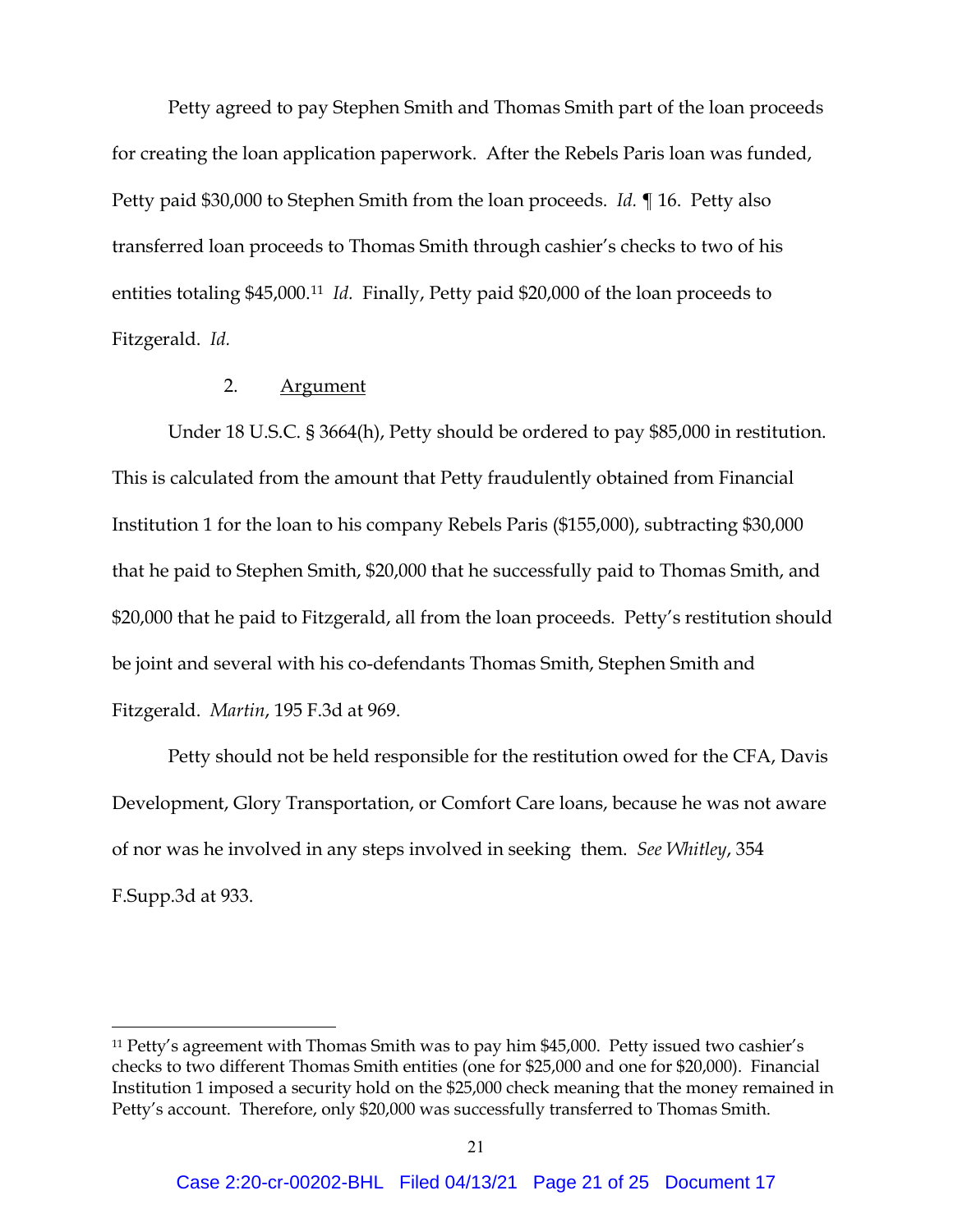#### **H. Marvin Fitzgerald**

#### 1. Facts

Fitzgerald submitted the fraudulent New Beginnings PPP loan application. *See* Marvin Fitzgerald Plea Agreement, Attachment B. Stephen Smith organized New Beginnings as a Wisconsin limited liability company in 2015. *Id.* ¶ 12. In connection with the offenses, Stephen Smith restored the company to good standing in May 2020 and offered to name Fitzgerald as the new agent for New Beginnings with the State of Wisconsin, with the goal of obtaining a PPP loan for the company. *Id.* ¶ 12. Stephen Smith then provided Fitzgerald with the fraudulent New Beginnings loan application paperwork. *Id.* ¶ 15. At Stephen Smith's direction, Fitzgerald opened a bank account at Financial Institution 1, and submitted the application package. *Id.* The New Beginnings loan was not funded. *Id.*

Fitzgerald also introduced his roommate, Petty, to Stephen Smith for the purpose of getting a PPP loan for Petty's company, Rebels Paris. *Id.* ¶ 16. After Petty's loan was funded, Petty paid Fitzgerald \$20,000 of the proceeds. *Id.* ¶ 17.

#### 2. Argument

Fitzgerald was charged with making false statements to law enforcement as part of an attempt to conceal his involvement in the overall scheme. Restitution is not owed for this offense. *See Frith*, 461 F.3d 919 (restitution for false statements must be tied to the false statements). The government is in discussions with counsel for Fitzgerald about voluntary payment of the \$20,000 he received. If paid, the funds should be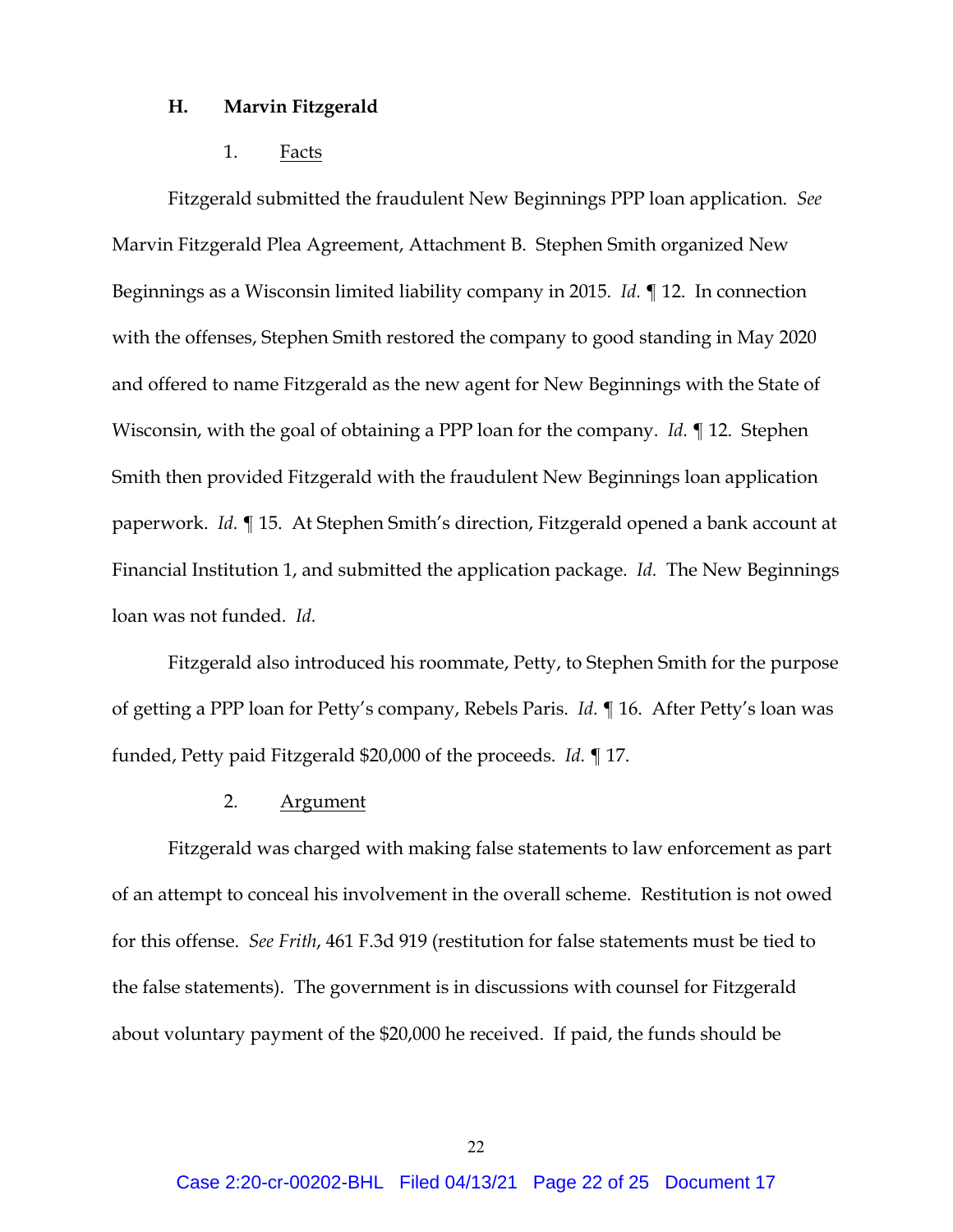credited to the restitution owed by Petty and any jointly and severally liable defendants.

### **V. VICTIM**

Each of the PPP loans involved in the scheme was obtained from Financial Institution 1, described in the Indictment as "a federally insured financial institution and member of the Federal Home Loan Bank System headquartered in Green Bay, Wisconsin." Indictment ¶ 17. The Indictment alleges that the bank fraud scheme defrauded Financial Institution 1. Indictment ¶ 21. As noted in the Indictment, the United States Small Business Administration ("SBA") oversaw the PPP loan program. Indictment ¶ 16. But "individual PPP loans were issued by private, approved lenders who received and processed PPP applications and supporting documentation and then made loans using the lenders' own funds, which were 100% guaranteed by the SBA." *Id*.

Because Financial Institution 1 is the entity that directly funded the loans to each of the defendants, it is the victim in this case. *See United States v. Marr*, 760 F.3d 733, 744 (7th Cir. 2014) (holding that bank qualified as victim under MVRA because evidence showed that bank was "directly harmed by Marr's wire fraud scheme").

During the summer of 2020, the government learned that Financial Institution 1 froze certain customer accounts. The government believes that these accounts were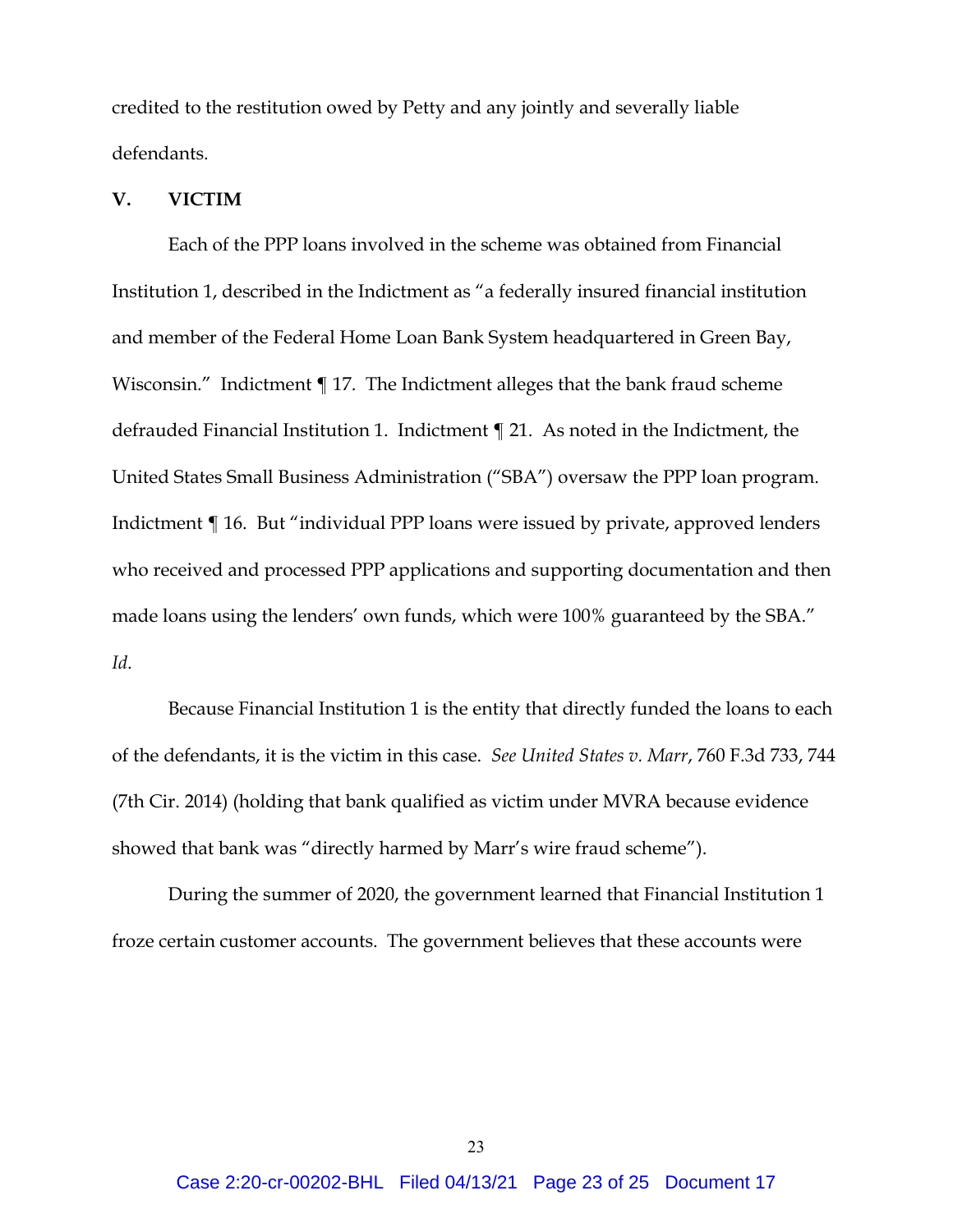held both by the defendants on their own, and jointly with other individuals and that the funds in certain of the accounts are not limited to proceeds of the PPP loans.[12](#page-23-0) 

Any funds currently held in frozen accounts should not be deducted from the total amount ordered as restitution. Though a bank might utilize a self-help remedy to offset the proceeds to its losses from the fraud, it is not known whether such a remedy is appropriate under the circumstances and agreements between Financial Institution 1 and its customers. It is each defendant's responsibility to work with Financial Institution 1 and any joint account holders to determine whether, and if, the frozen funds would be applied to a restitution judgment. To the extent Financial Institution 1 and a defendant are able to reach agreement about applying money from their accounts towards restitution, the government requests that the defendant be ordered to notify the Clerk's office so that the Clerk can properly apply the amounts towards the defendant's restitution.

April 13, 2021 Respectfully Submitted,

DANIEL KAHN Acting Chief, Fraud Section U.S. Department of Justice

/*s Leslie S. Garthwaite*\_\_\_\_\_\_\_\_\_\_\_\_\_\_\_\_ LESLIE S. GARTHWAITE LAURA CONNELLY Trial Attorneys Fraud Section U.S. Department of Justice

<span id="page-23-0"></span><sup>&</sup>lt;sup>12</sup> The government does not have any current information about the specific amounts held in frozen accounts.